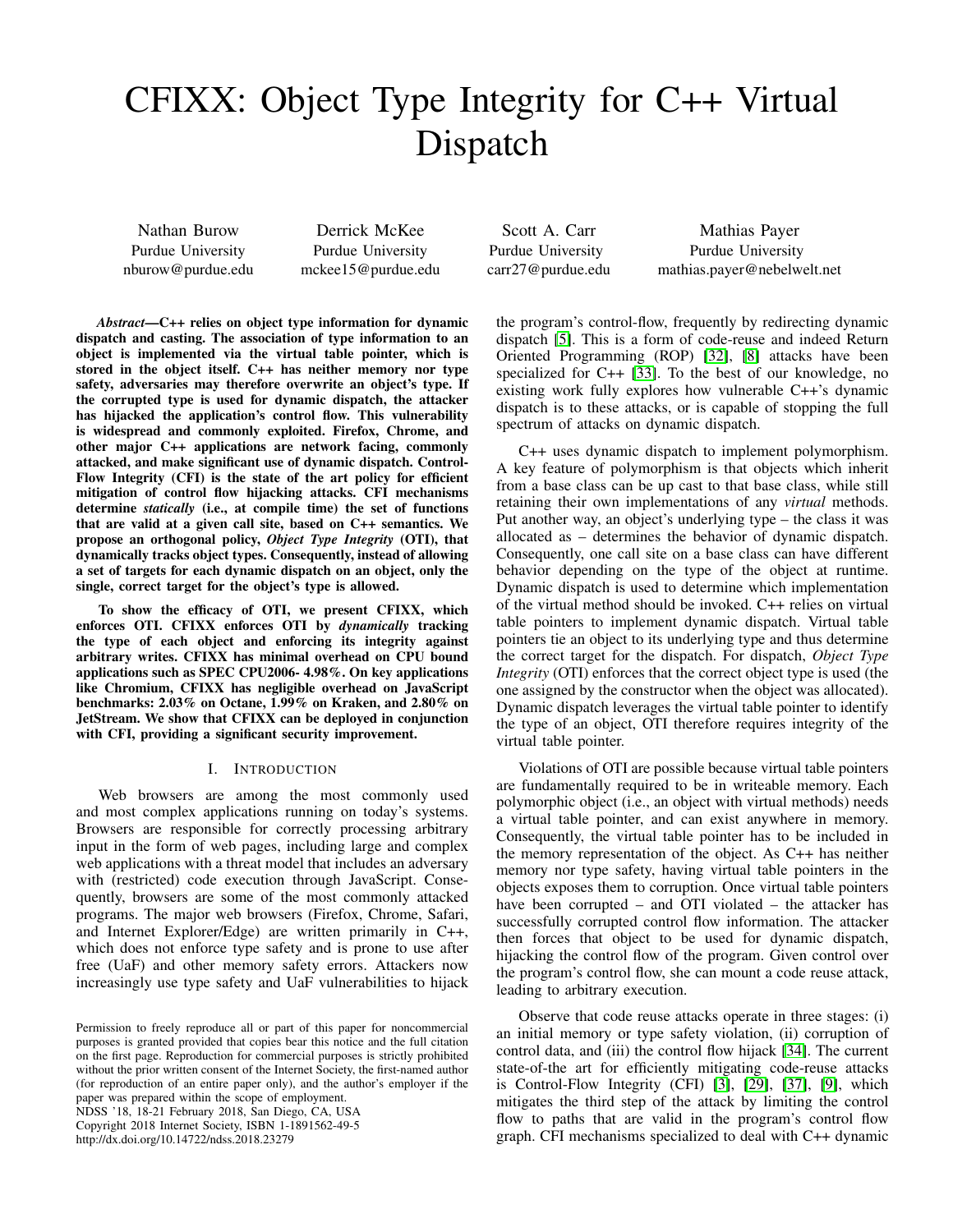dispatch [\[37\]](#page-13-4), [\[9\]](#page-12-3) leverage the class hierarchy when computing the set of valid targets for virtual dispatch sites, increasing precision. Despite the precision added by class hierarchy information, the target set can be large enough for the attacker to find sufficient gadgets to achieve her desired goals [\[11\]](#page-12-4), [\[18\]](#page-13-5), [\[10\]](#page-12-5), [\[33\]](#page-13-1). Each overridden virtual function increases imprecision, as all implementations must be in the same target set. For large C++ applications, such as web browsers, these sets are surprisingly large in practice, see [Section III-C](#page-3-0) for details.

CFI's weakness – over-approximate target sets – is not fundamental to the problem of preventing dynamic dispatch from being used for code-reuse attacks. At runtime there is only one correct target for any virtual call. The correct target is dictated by the *dynamic* type of the object used to make the virtual call. The alias analysis problem prevents static analysis from determining the dynamic type of the object at the virtual call site. Indeed, any case where static analysis can determine the exact type, as opposed to a set of types, should be devirtualized as an optimization. Consequently, a security mechanism must leverage runtime information to correctly track an object's type and secure dynamic dispatch on that object, as opposed to the static, compile time information that CFI policies rely on.

We propose a new defense policy, Object Type Integrity (OTI) which guarantees that an object's type cannot be modified by an adversary, i.e., integrity protecting it, thereby guaranteeing the correctness of dynamic dispatch on that object. OTI thus mitigates the second step of a code-reuse attack by preventing key application control flow data from being corrupted. OTI tracks the assigned type for every object at runtime. Consequently, when the object's type is used for a dynamic dispatch, OTI can verify that the type is uncorrupted. Further, OTI requires that each object has a known type, thus preventing the attacker from injecting objects [\[33\]](#page-13-1), and using them for dynamic dispatch. OTI distinguishes itself from CFI by intervening one stage earlier in the attack, and by being fully precise, instead of relying on target sets. The two can be deployed together, as discussed in [Section III-E,](#page-4-0) achieving even greater security, as they mitigate different stages of codereuse attacks that utilize dynamic dispatch.

We present CFIXX, a C<sup>++</sup> defense mechanism that ensures the integrity of virtual table pointers, thereby enforcing OTI. CFIXX is a practical, deployable defense that removes an entire class of control-flow hijacking targets. On Chromium, it has negligible overhead on JavaScript benchmarks (2.03% on Octane, 1.99% on Kraken, and 2.80% on JetStream), unnoticeable to users. For this low cost, it guarantees that every object used for dynamic dispatch and casts has the correct type, removing a significant attack surface for C++ applications. On the CPU bound SPEC CPU2006 benchmarks, CFIXX has 4.98% overhead. This is slightly higher than the best CFI mechanisms, which is to be expected since CFIXX intervenes at runtime, and provides greater security. CFIXX has been used to recompile libc++, and so protects all of user space, leaving no vulnerabilities due to unprotected code. Further, CFIXX shows how to efficiently use the new Intel Memory Protection Extensions (MPX) to integrity protect arbitrary regions of memory, and applies this technique to virtual table pointers.

To support further development and replication of our

results, our prototype OTI enforcement mechanism, CFIXX, is open source: [https://github.com/HexHive/CFIXX.](https://github.com/HexHive/CFIXX)

Our contributions are:

- 1) A new defense policy, Object Type Integrity (OTI), which mitigates all known attacks on dynamic dispatch.
- 2) A defense mechanism that enforces OTI, CFIXX, and an evaluation of the prototype on SPEC CPU2006– including libc++, and Chromium.
- 3) A demonstration of how to efficiently use MPX to integrity protect arbitrary regions of memory.

# II. C++ DYNAMIC DISPATCH

<span id="page-1-0"></span>Dynamic dispatch is a key part of polymorphism in C++, allowing classes to *override* implementations of *virtual* functions that they inherit. [Figure 1](#page-2-0) contains a simple code example illustrating virtual functions, overriding implementations, and the associated memory layout. C++ implements dynamic dispatch by maintaining a mapping from each object to its underlying type – and thus the true implementation of the object's virtual functions. At each virtual call site, two things occur: 1) the appropriate function is determined from the object's virtual table, and 2) an indirect call to that function is made. The correctness of dynamic dispatch thus depends on the integrity of the mapping from an object to its underlying type, i.e., object type integrity.

The object type mapping at the core of dynamic dispatch is implemented by creating a *virtual table* for each polymorphic class. The virtual table consists of function pointers to the correct implementation of each of the class's virtual functions. The compiler populates the virtual tables with the correct function pointers, and is responsible for managing the virtual function name to virtual table index mapping. The virtual tables are fixed at compile time, and mapped read only at runtime. Each object of a class is given a *virtual table pointer* which points to the virtual table for the class. Consequently, the virtual table assigned to an object can be thought of as encoding the correct dynamic class of the object. An assignment to the virtual table pointer is added by the compiler in each of the class's constructors.

Virtual function calls are compiled to look ups in the object's virtual table. The virtual table is located by using the virtual table pointer, and the function pointer is retrieved – recall that the compiler manages the virtual function name to index mapping. This function pointer is then called, completing the dispatch.

[Figure 1](#page-2-0) illustrates how this process works. [Figure 1a](#page-2-1) shows a small C++ program with two classes, Parent and Child. Both implement a virtual function, print(), which prints out the class name. The memory layout for an object of each class is demonstrated in [Figure 1b.](#page-2-2) Note that the virtual table pointer is the first field in the object, as required by the ABI, and is initialized by the object's constructor. To see how the virtual table pointer and virtual tables are used for dynamic dispatch, consider the virtual call at line 20 in [Figure 1a.](#page-2-1) The print() function is the only virtual function, and so is at index zero in the virtual table. To find the correct function pointer, indirection through the virtual table pointer is used.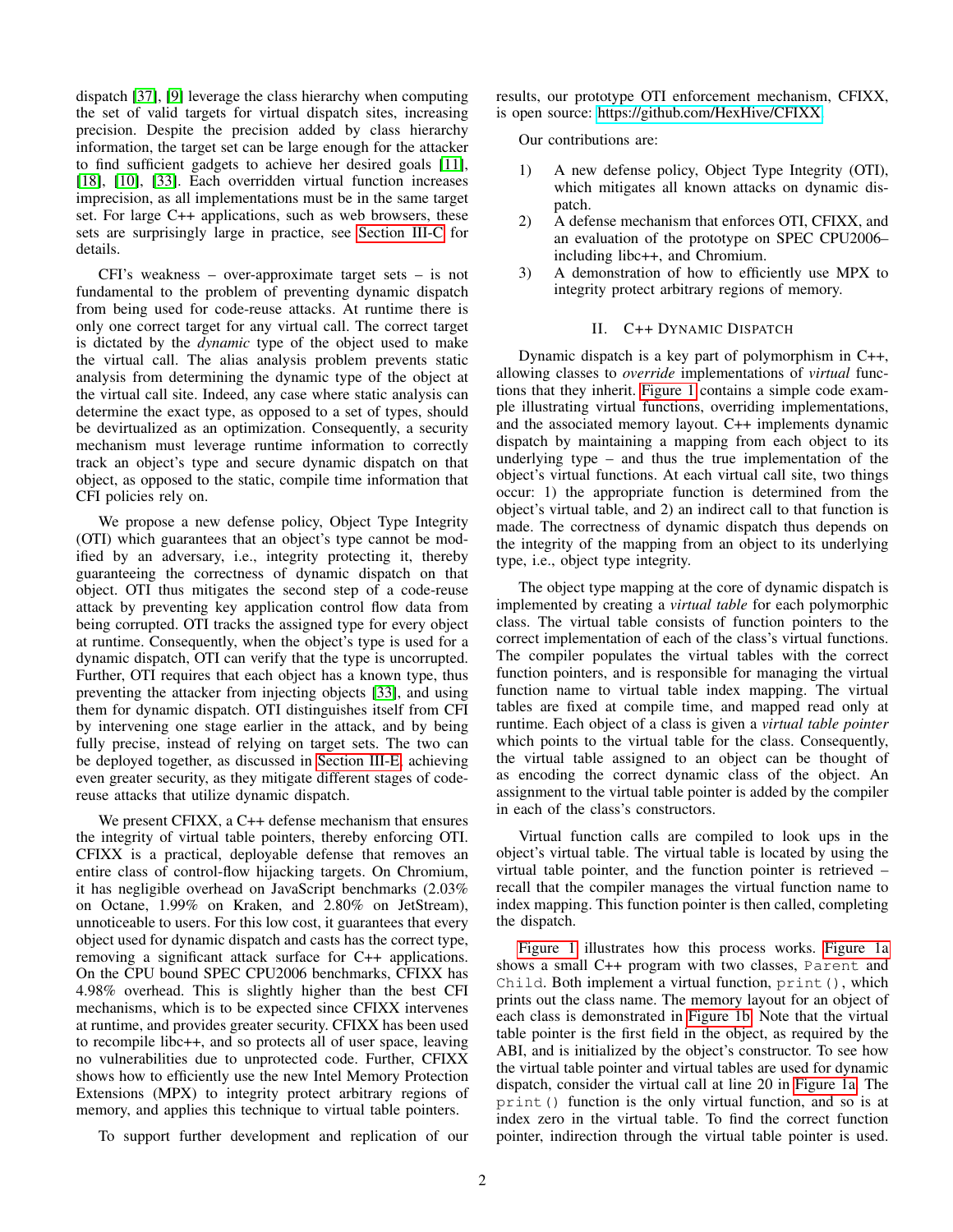

<span id="page-2-1"></span>



<span id="page-2-2"></span><span id="page-2-0"></span>Fig. 1: Dynamic Dispatch Illustrated.

This compiles to:  $p \rightarrow \forall \forall p[0]$  () for print (). Regardless of whether p is a Parent (line 27) or Child (line 28) object, this lookup finds the correct implementation of print().

The description of dynamic dispatch above holds for single inheritance. C++ allows multiple inheritance, which complicates the implementation of dynamic dispatch, however the same concepts hold. Multiple inheritance can result in objects having multiple virtual tables. The ABI dictates how dynamic dispatch handles multiple virtual tables. CFIXX handles multiple inheritance, see [Section IV-B](#page-5-0) for details.

#### *A. Constructors and Destructors*

In C++, when a new object is created, a special method known as a *Constructor* is called. This method initializes the object, including assigning its virtual table pointer, or pointers in the case of multiple inheritance. When a class is part of an inheritance chain, the constructor for the base class is called first, and then the constructor for its descendant, this continues recursively until the class of the object is reached. These objects are all created at the same memory location, with the result that the virtual table pointer is overwritten for each class in the inheritance chain (for use by the intermediate class's constructor). Analogously, *Destructors* are called when an object is destroyed. The only difference is that the inheritance chain is traversed in the opposite order (from the object's destructor to the base class's destructor). Multiple inheritance complicates the class traversal for constructors and destructors, the details are again ABI specific and not needed here.

# III. OBJECT TYPE INTEGRITY

Object Type Integrity (OTI) is a new security policy which focuses on C++ objects and, at its core, prevents an attacker from changing an object's type, or creating new, synthetic, object types. By protecting objects' types, OTI prevents attackers from hijacking the application's control flow during dynamic dispatch. OTI and Control Flow Integrity (CFI) thus share a goal – mitigating control flow hijacking and thus code reuse attacks. However, OTI's approach is orthogonal, and complementary to, CFI policies as it intervenes earlier in the attack, integrity protecting object types instead of limiting control flow transfers. Additionally, by guaranteeing an object's type, OTI can also protect dynamic casts, which CFI is unable to do. To understand the security added by OTI, we provide background on code-reuse attacks in C++, and define both an attacker model and what is meant by control and data attacks. With these definitions, we discuss the limitations of CFI as a policy in securing forward control flow transfers (e.g. virtual calls), and how OTI mitigates these vulnerabilities. In particular, OTI restricts each forward control flow transfer to one target at runtime, instead of a set of targets. As OTI and CFI are orthogonal, they can be deployed together. We show that using both OTI and CFI together provides significantly stronger security than using either in isolation.

### *A. Code-Reuse Attacks*

Code-reuse attacks are designed to bypass deployed defenses: Data Execution Prevention (DEP) [\[12\]](#page-12-6), stack canaries [\[13\]](#page-12-7), and Address Space Layout Randomization (ASLR) [\[35\]](#page-13-6), [\[7\]](#page-12-8). DEP prevents code injection, so code-reuse attacks instead leverage existing executable code. Randomization techniques such as ASLR are bypassed by leaking information or using side-channels [\[17\]](#page-13-7), [\[21\]](#page-13-8). Stack canaries [\[13\]](#page-12-7) prevent sequential overwrites of return addresses, but can be bypassed by corrupting a pointer, and then using the corrupted pointer to write to arbitrary locations.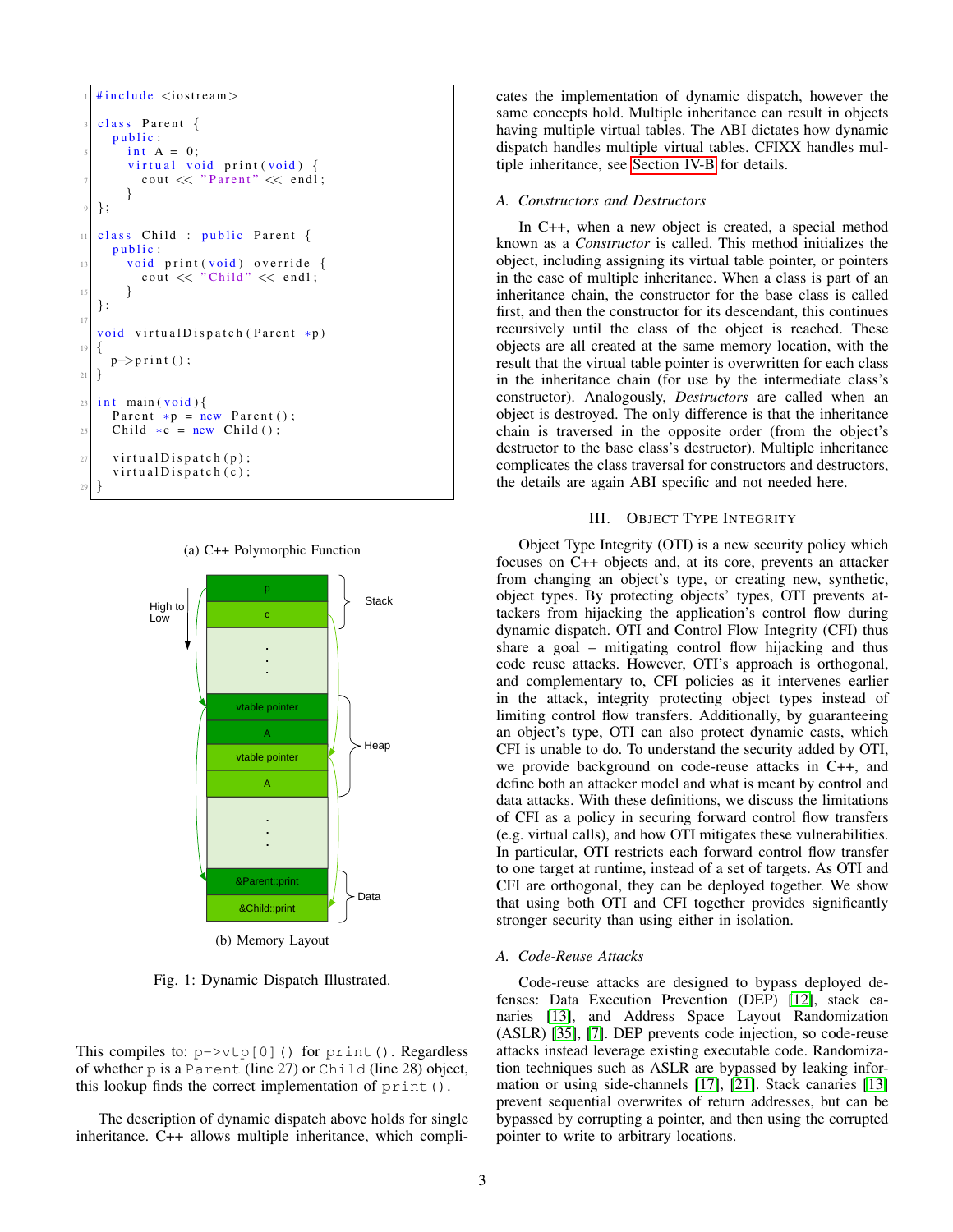Code reuse attacks operate in three steps: (i) an initial memory corruption, (ii) corrupting control data, and (iii) using the corrupted value to hijack a program's control flow. As C++ enforces neither memory nor type safety, any such violation can serve to perform the initial corruption. UaF vulnerabilities in C++ programs are increasingly popular with attackers, and are currently one of the most common form of memory safety violation for C++ applications [\[14\]](#page-12-9). Type safety violations can be used to attack a program's control flow through type confusion attacks, e.g., CVE-2017-2095, CVE-2017-2415, CVE-2017-5023, and Counterfeit Object Oriented Programming (COOP) [\[33\]](#page-13-1). Type confusion attacks cast an object to an illegal type where the underlying object is often of different size. This allows the adversary to access unintended memory and, e.g., overwrite virtual table pointers. This is typically done through an attacker forced illegal downcast (e.g., to a sibling class). A more advanced form of type safety violation are COOP attacks. COOP creates (interleaved) objects that use attacker chosen (including synthetic) virtual tables, and thus have invalid types. COOP uses these invalidly typed objects to achieve arbitrary execution. Both type confusion attacks and COOP violate OTI by assigning an object a different type after allocation, or creating a synthetic type.

C++ supports dynamic casts, which execute a runtime check to test if the cast object is compatible with the target type. Dynamic casts leverage C++'s Run Time Type Information (RTTI) to verify that a cast between two classes is valid at runtime. RTTI is associated with virtual tables in C++. Consequently, dynamic casts rely on objects having the correct virtual table pointer to access valid RTTI and correctly verify the type casts. Type confusion attacks either use an object of a different type at a static cast site or an object with a modified vtable pointer at a dynamic cast site. In both cases a cast that should fail completes and an object of the wrong type is used, enabling the type confusion attack.

# *B. Attacker Model*

We assume a strong attacker with arbitrary read and write capabilities. The attacker cannot modify or inject code due to DEP [\[12\]](#page-12-6). Her arbitrary write capability can be used to perform control or data attacks. Control attacks are a subset of data attacks, where the data being overwritten directly determines control flow, such as virtual table pointers. A gray area exists between control and data attacks where data (such as *this* pointers) that points to control flow data is modified. Attacks against data that points to control flow data (at any level of indirection) are in scope. Other data attacks are out of scope.

The attacker's goal is a code-reuse attack, which requires hijacking control flow. To hijack control flow, the attacker must corrupt control data, or change the control data that is used. There are two fundamental types of code pointers that are writeable at run time – and thus vulnerable to corruption – in C++ programs: (i) return address and (ii) virtual table point-ers<sup>[1](#page-3-1)</sup>. Note that backwards control flow transfers (e.g., returns) can be secured by shadows stacks or CET. These defenses can be deployed together with OTI and CFI. Consequently, we only consider attacks which target forward edges, meaning dynamic dispatch through virtual calls for C++ objects. There are four avenues of attack on C++ virtual calls: modifying an existing virtual table, injecting a new virtual table, substituting an existing virtual table, or creating a fake object. Current compilers map virtual tables to read only memory, preventing attackers from modifying existing virtual tables. Injecting a new virtual table is possible, as is substituting an existing virtual table. The final step of either attack is to overwrite the virtual table pointer of an existing object with a pointer to the attacker chosen virtual table. COOP [\[33\]](#page-13-1) relies on creating "fake" objects, which do not have constructors in the program's source, and so have no official type – virtual table pointer – assigned. All three attacks center on corrupting an object's type via its virtual table pointer, and are included in our attacker model.

A more subtle form of attack involves substituting one valid object for another at a virtual call site. This is accomplished by, e.g., over writing object pointers in memory. Such attacks that use indirection (by modifying a pointer to a control pointer, instead of the control pointer directly) are also considered in our model.

# <span id="page-3-0"></span>*C. Limitations of CFI - Web Browser Case Study*

The CFI policy operates in two phases: analysis and enforcement. At compile time, the analysis phase determines the allowed set of targets for each virtual call site. Since this set is determined *statically*, the dynamic type of the underlying object is unknown. Consequently, the set must include, at a minimum, the implementation of the virtual function in the static class of the object, and any implementation in a descendant class that overrides it. Each such override provides a target that an attacker can divert control flow to without violating the security policy. More coarse grained defenses that do not leverage C++ class hierarchies rely on matching function prototypes (with various degrees of precision), resulting in even larger target sets. Function prototype analysis is also used for C style function pointers. In principle, these sets could be further limited by control and/or data flow analysis. The enforcement component performs a set check at runtime, to verify that the target of the virtual call is in the allowed set. Consequently, even though the check is performed dynamically, it is relying on *static* information – the compile time target sets – for its security properties.

To gain a sense of just how susceptible browsers are to attacks within the minimum allowed target sets for CFI, we quantify the size of minimum target set for virtual calls in Chromium and Firefox. To do so, for each virtual function we count the number of overriding methods. With this information, and the static class of the object used, we can determine the size of the target set at each virtual call site.

In Chromium, we found a total of 13,834 virtual functions, nearly half of which (6,671) have more than one implementation. Out of the 4,679 virtual functions in Firefox, 1,867 (40%) have more than one implementation. 5,828 of the virtual calls in Chromium have more than one call site (including

blink::ExceptionState::rethrowV8Exception which has 1,559 call sites), and 2,188 virtual functions in Firefox have more than one call site. Taking this data in

<span id="page-3-1"></span><sup>1</sup>Well designed C++ programs make minimal use of C style function pointers. VTrust found 6x more virtual calls than other indirect calls.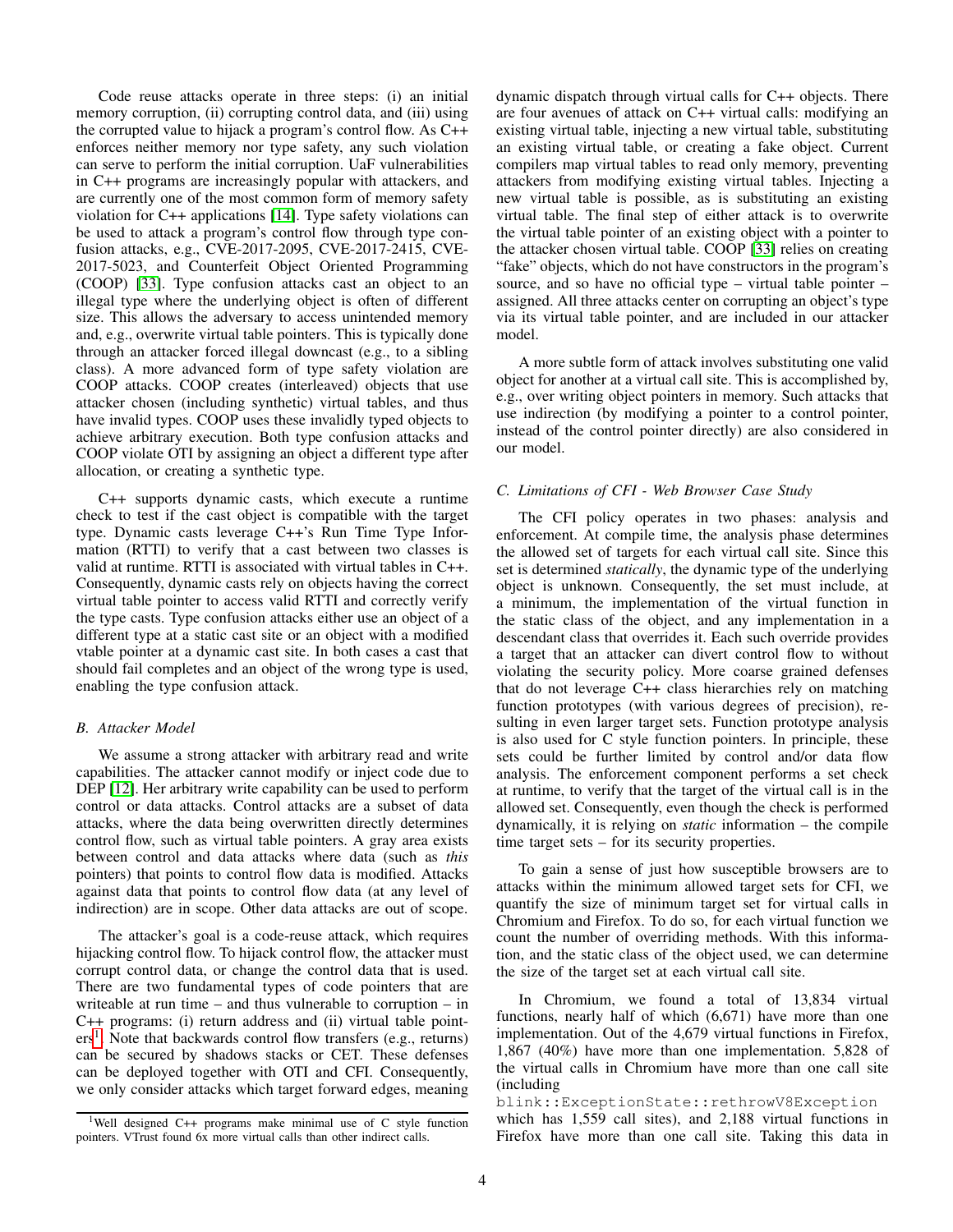| Impl Count     | Chromium |             | Firefox        |            |
|----------------|----------|-------------|----------------|------------|
| $\overline{2}$ | 3,260    | (23.57%)    | 1,065          | (22.76%)   |
| 3              | 1.556    | $(11.25\%)$ | 400            | $(8.55\%)$ |
| 4              | 723      | $(5.23\%)$  | 143            | $(3.06\%)$ |
| 5              | 705      | $(5.10\%)$  | 88             | $(1.88\%)$ |
| - 91           | 349      | $(2.52\%)$  | 124            | $(2.65\%)$ |
| [10 – 19]      | 63       | $(0.46\%)$  | 45             | $(0.96\%)$ |
| > 20           | 15       | $(0.11\%)$  | $\mathfrak{D}$ | $(0.04\%)$ |
| Max            | 78       |             | 107            |            |

<span id="page-4-1"></span>TABLE I: Number and percent of virtual functions with multiple implementations. Max is the maximum number of implementations for any virtual function.

its totality, it is clear that modern browsers have a large remaining exploitable surface that must be protected even if CFI is deployed. [Table I](#page-4-1) shows the number of virtual functions in Chrome and Firefox with a given number of implementations. The "Max" row is the maximum number of implementations for any virtual function. Each of these virtual functions can potentially be abused without violating the CFI policy, highlighting the severity of the problem.

The size of the target sets represents a genuine security risk in light of the prevalence of virtual calls. We instrumented Chromium to count the prevalence of indirect calls through function pointers and virtual calls. Under a normal browsing workload, 42% of indirect calls calls were virtual. This is in line with the results reported by VTrust [\[37\]](#page-13-4), which found 41% of indirect calls were virtual for Firefox. Of these indirect but non virtual calls, over 50% are due to Chrome's memory management wrapper. Chrome's wrapper intercepts, e.g., malloc, operator new, dispatching them to its chosen allocator, temalloc for  $Linux<sup>2</sup>$  $Linux<sup>2</sup>$  $Linux<sup>2</sup>$ .

# *D. OTI Policy*

Object Type Integrity guarantees that each C++ object has the correct type, e.g., virtual table pointer, and further that this type was assigned by a valid constructor, thereby preventing "fake" objects. Guaranteeing that every object has the correct type in turn guarantees the correctness of C++ dynamic dispatch and cast on the object (though not necessarily that the correct object is used, see [Section III-E\)](#page-4-0). Every virtual call or dynamic cast site has only one *correct* object type at runtime, determined by the dynamic type of the object, determined through the virtual table associated with the object.

OTI enforces that the correct virtual pointer be used for each object during dynamic dispatch and cast, thereby ensuring that the correct virtual table – and thus object type – is used. Further, in order to establish the correct type for each object, OTI requires that every object's type be assigned by compiler generated code in the object's constructor. OTI can be thought of us a fully context and flow sensitive analysis, that takes advantage of runtime information to perfectly resolve the correct virtual table for every object.

OTI mitigates all classes of attacks that can be used to subvert forward control flow transfers for any given object, and all type confusion attacks that target dynamic casts. UaF attacks can be mitigated by invalidating an object's virtual table pointer when its memory is deallocated. This provides only partial safety, as reallocating the memory can assign a new, legitimate virtual table pointer, but it does prevent dynamic dispatch on a free'd object before the memory is re-allocated. Type confusion attacks, or other memory corruptions, that attack control-flow by overwriting function / virtual table pointers, are naturally stopped by OTI. Attacks that manufacture "fake" objects, such as Counterfeit Object Oriented Programming, are prevented. These do not have recognized types under OTI. Consequently, our check at the call site fails due to lack of type information for the object, preventing the attack.

Guaranteeing OTI, i.e., the integrity of virtual table pointers, can be used to enforce different security policies. OTI always protects the integrity of virtual table pointers, removing adversary access to them. The OTI policy requires that any mechanism that implements it dispatch on the protected virtual table pointers. By requiring dispatch on protected pointers, the OTI policy already stops control-flow hijack attacks. Implementations can extend the OTI policy by using the virtual table pointer in attacker controllable memory as a canary. Such a policy extension would compare the canary to the protected virtual table pointer. If the canary and the protected pointer are different, a policy violation is reported.

# <span id="page-4-0"></span>*E. Combined Security of OTI and CFI*

OTI distinguishes itself from CFI by utilizing *runtime* information to fully protect dynamic dispatch from direct overwrites of virtual table pointers. Such overwrites correspond to control attacks in our attacker model. Recall, however, that data pointers can be used indirectly to change control flow by changing, e.g., which object gets used for dynamic dispatch. OTI on its own cannot mitigate such attacks, just as CFI on its own cannot fully mitigate direct attacks on control data. However, CFI can partially mitigate such indirect attacks on control data because it creates an absolute set of valid targets, thereby limiting the valid object substitutions that can be made. Consequently, OTI is best used complementary with CFI where, fully stopping attacks against code pointers earlier than CFI and orthogonally leveraging (the potentially imprecise) CFI target sets for any remaining attacks that modify data pointers.

#### IV. DESIGN

<span id="page-4-3"></span>CFIXX enforces OTI by identifying legitimate (compiler inserted) virtual table pointer assignments. These are recorded as the ground truth type of the objects. CFIXX then protects the integrity of these assignments, ensuring that an attacker cannot modify them. The integrity protection is accomplished by recording the original virtual table pointer assignment in a protected metadata table. Dynamic dispatch is then modified to lookup the virtual table pointer for the object in our metadata table instead of in the object itself. Dynamic casts could be protected in the same way, but are not part of the current prototype. CFIXX requires recompilation of the entire program, including libraries (though a compatibility mode with weaker security guarantees is discussed in [Section VI\)](#page-8-0). By protecting all of user-space, CFIXX is guaranteed to see the ground truth type for every legitimate object. Consequently,

<span id="page-4-2"></span><sup>2</sup>See [https://chromium.googlesource.com/chromium/src/base/+/master/](https://chromium.googlesource.com/chromium/src/base/+/master/allocator/) [allocator/](https://chromium.googlesource.com/chromium/src/base/+/master/allocator/) for the implementation of Chromium's memory management wrapper.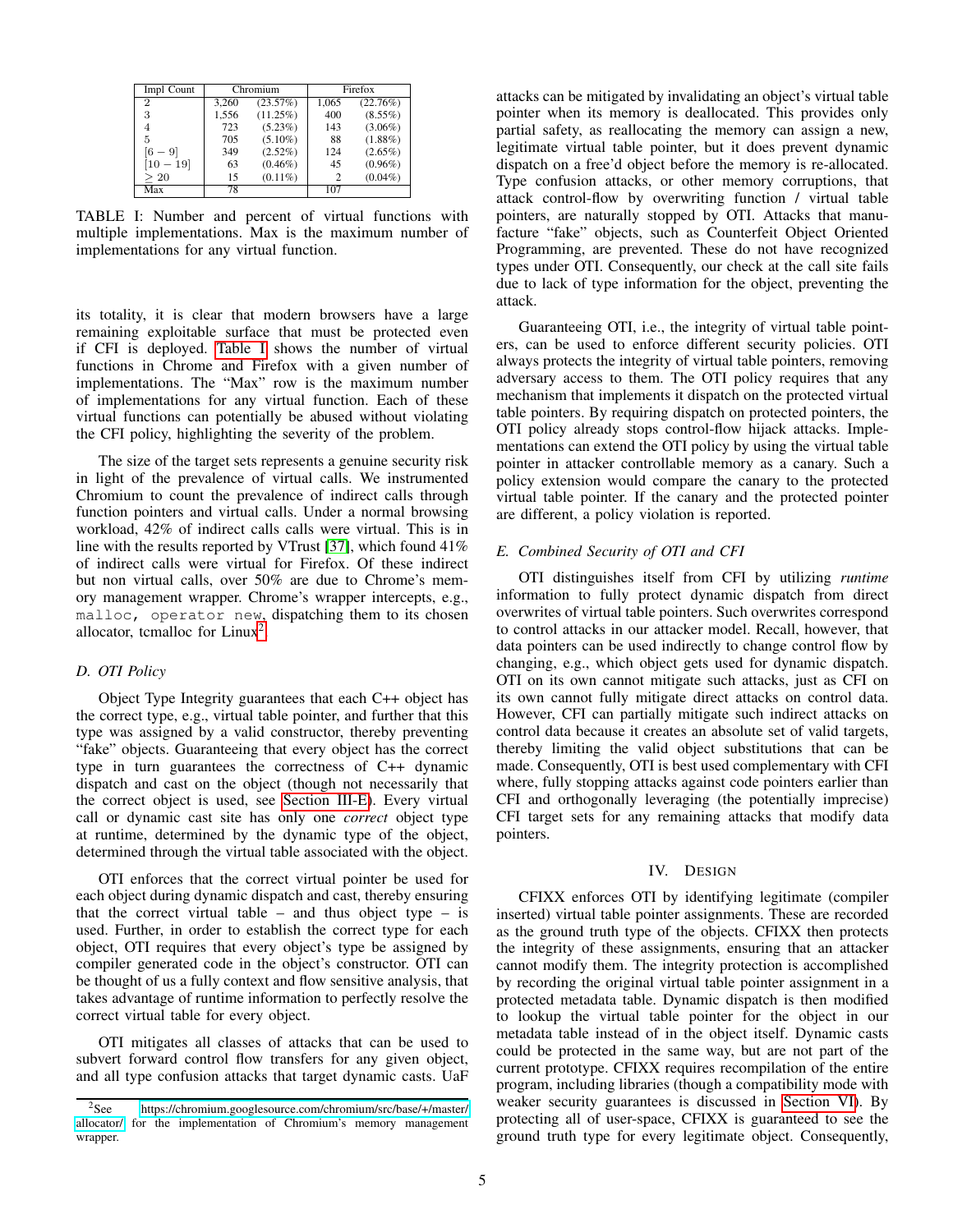dynamic dispatch on objects without metadata is detected, and the OTI requirement that every object's type be assigned by compiler generated code in a constructor is enforced.

Enforcing OTI, and guaranteeing the integrity of dynamic dispatch per object only requires protecting a small subset of a program's data. Dynamic dispatch only occurs for virtual methods of polymorphic objects, meaning CFIXX only needs to protect the virtual tables and virtual table pointers of these objects. Virtual tables are mapped to read only memory by current compilers. Consequently, the integrity of the virtual table's themselves is already guaranteed. This leaves only the virtual table pointers in polymorphic objects that need to be integrity protected by CFIXX.

To see how OTI secures dynamic dispatch, consider dynamic dispatch from an attacker's perspective. She wants to change the target of a virtual call, and has an arbitrary read and write per our attacker model. She cannot modify a virtual table, because they are mapped read only. Consequently, she must either change a virtual table pointer in an existing object, or create a "fake" object with a virtual table pointer of her choice. OTI prevents her from executing either attack. She cannot change an existing virtual table pointer, because that would change the object's type, violating OTI. Any object she injects will not have a ground truth type, and thus also violates OTI. A subtle attacker might change the object used at a virtual call site through data-only attacks (i.e., changing object pointers to alternate objects). The effects of such dataonly attacks can be limited through CFI.

# *A. Integrity for Virtual Table Pointers*

Guaranteeing OTI is accomplished by protecting the integrity of virtual table pointers, which fundamentally requires allowing only *legitimate* writes to virtual table pointers. Determining what is and is not a legitimate write is a difficult problem in general due to aliasing. However, the problem is simplified for virtual table pointers because only constructors can *legitimately* write virtual table pointers in C++. Any other write is invalid. OTI is guaranteed if a legitimate write of a virtual table pointer is the reaching definition at a virtual call site. Full memory safety would accomplish this, however it is a strictly stronger property than is required. Instead, CFIXX guarantees that only legitimately written virtual table pointers can be used for dynamic dispatch.

CFIXX guarantees virtual table pointer integrity through a two part enforcement mechanism which utilizes a metadata table: (i) recording the correct virtual table pointer in the metadata table, and (ii) using our recorded virtual table pointer for dynamic dispatch on the object. The metadata table is conceptually a key-value store. The object, identified by the this pointer serves as the key. The value stored is the correct virtual table pointer for the object. For (i), we note that the initial virtual table pointer assignment to the object cannot be tampered with under DEP as it is in compiler emitted code, and the virtual table pointer is a fixed constant. Consequently, we record the virtual table pointer assigned to the object in our metadata table during this initial assignment. Part (ii) is achieved by looking up the correct virtual table pointer for the object in our metadata table during dynamic dispatch, instead of using the – possibly attacker corrupted – virtual table pointer in the object.

By default, our protection mechanism requires that every object used for a virtual call has an entry in the metadata table. If there is no metadata entry, an attack is detected and execution is terminated. Only object's whose constructors CFIXX did not compile do not have metadata table entries. CFIXX can miss constructors for three reasons: deliberately unprotected code module (e.g., third party shared library), an object created outside of C++ semantics (see [paragraph VI-0c\)](#page-8-1), or an attacker injected object (such as "fake" objects created by COOP). Differentiating between an object from an unprotected module and an attacker injected object is a key challenge for maintaining soundness while still supporting non-protected libraries.

A "compatibility mode" that addresses the challenges of executing with third-party libraries is described in [Section VI.](#page-8-0) CFIXX supports separate compilation and shared libraries. Consequently, there is no technical reason to require a compatibility mode. However, its availability does make it possible for CFIXX to be incrementally deployed, hopefully encouraging its adoption. The rest of this paper assumes that all code is protected by CFIXX.

# <span id="page-5-0"></span>*B. Multiple Inheritance*

C++ supports multiple inheritance by allowing objects to have multiple virtual tables. This complicates our metadata scheme, as we can no longer use the this pointer (the pointer to the base of the object) as our metadata key, as an object can now require multiple metadata entries. Instead, we use the location of each virtual table pointer in the object as the key. Using the virtual table pointer's address as the key allows multiple values per object in the metadata table, thereby supporting multiple virtual tables and multiple inheritance. CFIXX is ABI agnostic, and relies on the compiler to determine which virtual table for a particular object should be used at a given call-site. Once the compiler has made this decision, CFIXX uses the integrity protected virtual table pointer corresponding to the location in the object.

# V. IMPLEMENTATION

CFIXX is implemented on top of LLVM 3.9.1, and has three components. The first part is creating, and protecting, the data structure for our metadata. Secondly, we have to create metadata entries each time the compiler assigns a virtual table to a polymorphic object. These compiler generated assignments are the set of all *valid* writes to an object's virtual table pointer. Finally, we alter the dynamic dispatch mechanism to leverage our recorded virtual table pointer for an object, instead of the virtual table pointer contained in the object. The current prototype of CFIXX supports 64-bit x86 64 systems with the Itanium ABI.

# *A. Metadata Data Structure*

Our metadata is stored in a two level lookup table, see [Fig](#page-6-0)[ure 2a.](#page-6-0) To find the correct entry, the pointer is split into two parts. The high order bits are the index in the top level table, 040 in the figure. Entries in the top level table are pointers to the second level tables. The low order bits, 20 in the example, are the index in the second level table, which stores the correct virtual table pointer for the object.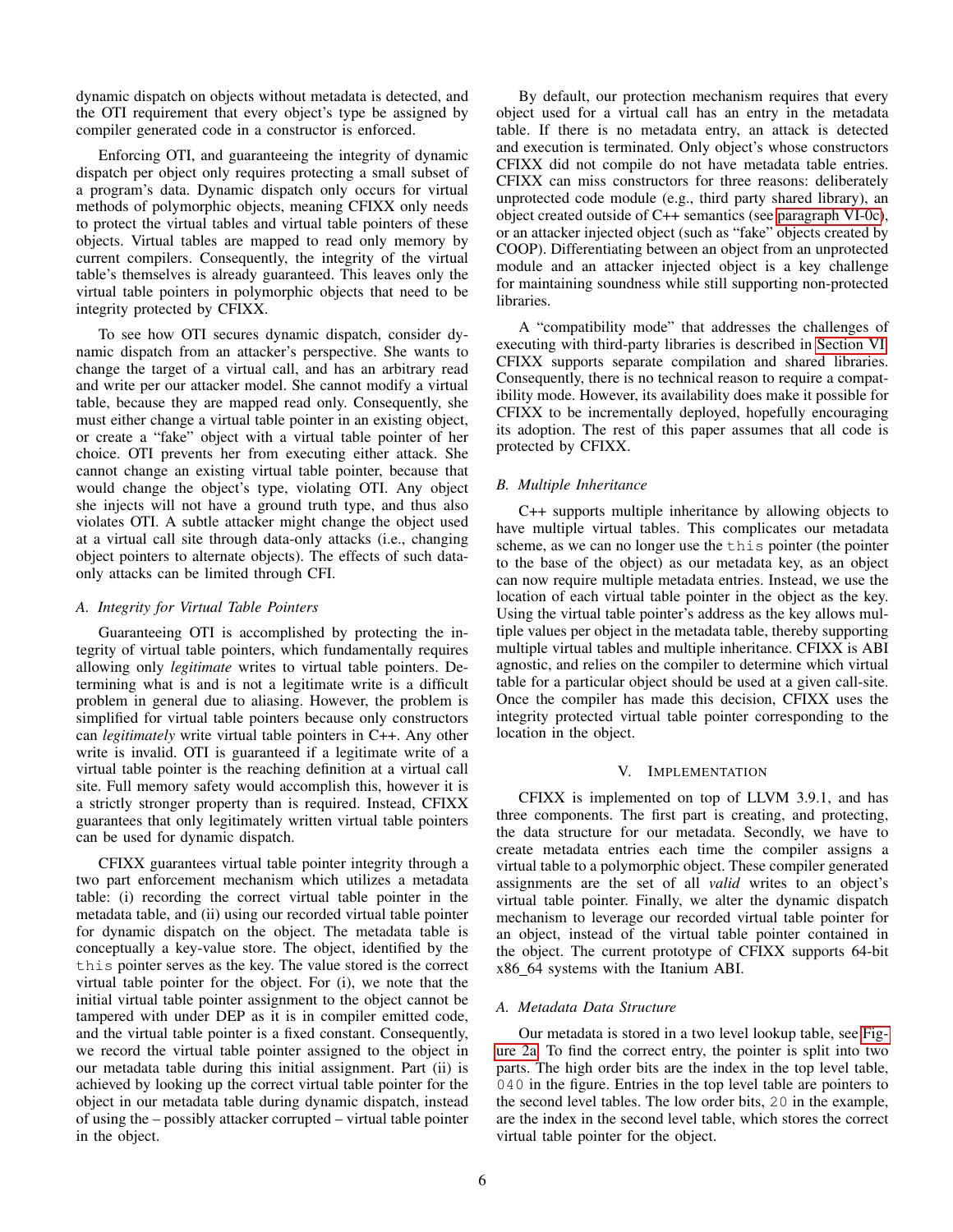

<span id="page-6-0"></span>Fig. 2: Metadata Design Illustrated. [Figure 2a](#page-6-0) shows how a pointer is broken into two indexes into the top level and second level table. The entry for the top level table points to the second level table. [Figure 2b](#page-6-1) shows how all the tables are laid out in the protected data region. The top level table is allocated first, then all second level tables are allocated on demand.

Our decision to use a two level lookup table is based on the allocation patterns of polymorphic objects. We found relatively little entropy in the high order bits of object addresses, and insufficient entropy in the middle bits to justify a three level table (see [Section VII-B\)](#page-10-0). Consequently, we use a two level table, which requires one less indirection and so has better performance without increasing the size of our metadata table. While SPEC CPU2006 was used for our design study, the results reflect that objects are either heap or stack allocated and tend to be grouped in memory. The same metadata table structure was used for Chromium, and is not "tuned" for SPEC CPU2006. x86 64 uses 48 bits for virtual addresses. Of these, we chose to use the high order 22 bits for the top level table, and the next 23 bits for the second level tables. All polymorphic objects are at least eight bytes large (for the virtual table pointer), so we can disregard the low order 3 bits.

Our metadata tables are memory mapped, and large enough for the top level table, and a fixed number of second level tables, as shown in [Figure 2b.](#page-6-1) Note that mapped pages are not touched (and thus actually allocated by the OS) until they are needed, so we only pay the memory overhead for touched areas of instantiated tables. Contiguously allocating the metadata tables allows us to only integrity protect one memory region. The location of this region can be determined either at runtime – allowing maximum flexibility for integration with randomization defenses such as ASLR, or at a fixed location – a performance optimization that removes an indirection on each metadata access to lookup the table's location.

## *B. Metadata Protection*

Our attacker model assumes a strong attacker who can perform arbitrary reads and writes. Consequently, we must protect our metadata from modification by an adversary. The lowest overhead option is information hiding through randomization.

<span id="page-6-1"></span>

<span id="page-6-2"></span>Fig. 3: Address Space Rotation for MPX checks

However, this approach is comparatively easy to defeat [\[17\]](#page-13-7), [\[21\]](#page-13-8). Further, it has a performance cost because it requires an additional redirection at runtime to find the metadata table. This leaves three general approaches: (i) masking, (ii) using MPX to prevent unauthorized writes to our metadata, or (iii) leveraging Intel's forthcoming Memory Protection Keys (PKEYS) to make the metadata read only except when we need to write it (doing this via mprotect is prohibitively expensive). Masking is well known from software-based fault isolation and simply masks each pointer before it is being dereferenced, e.g., through an and instruction.

The MPX hardware extension is designed to provide hardware support for verifying that a pointer is in bounds for memory object accesses. To do so, MPX introduces four new 128 bit registers for storing upper and lower bounds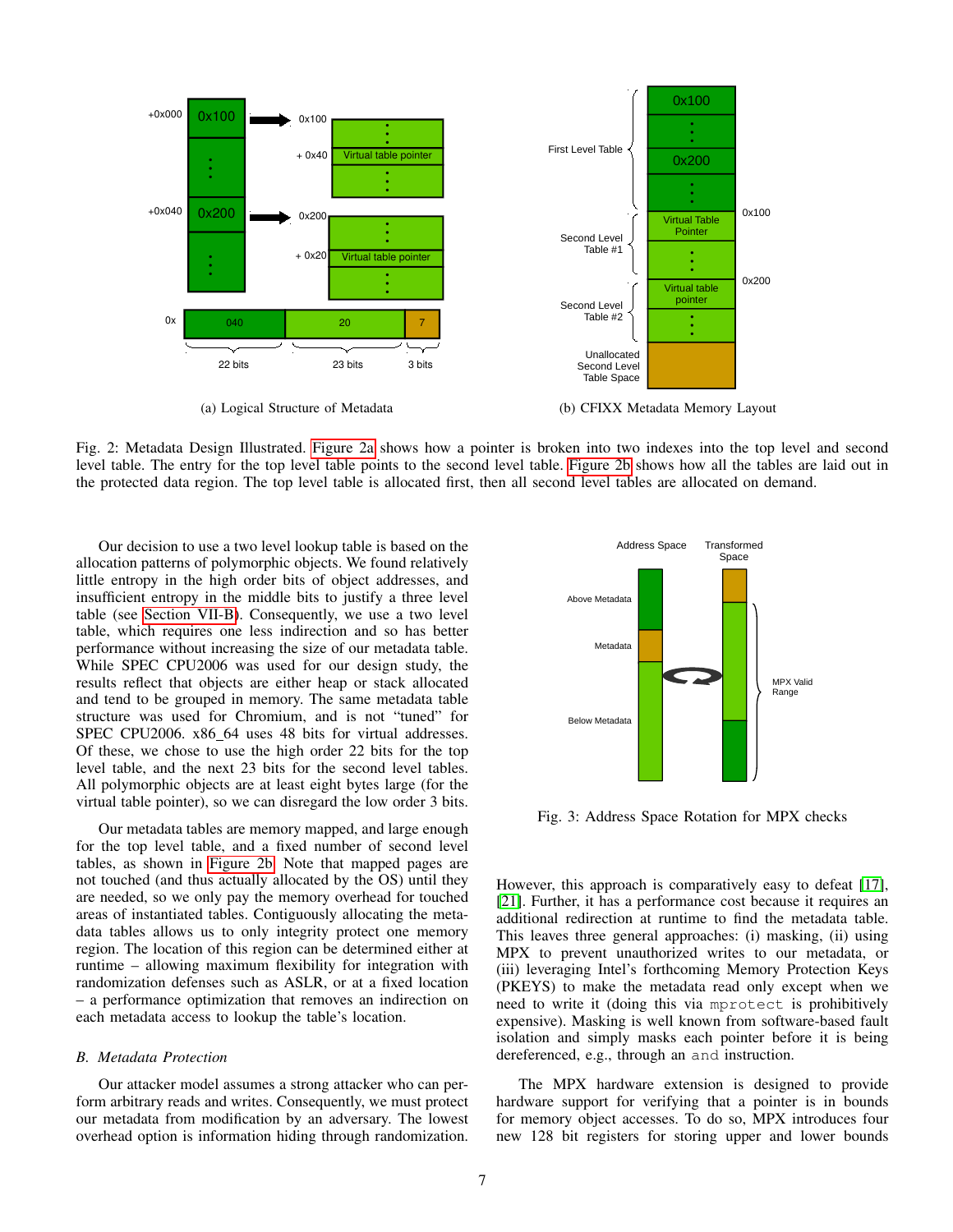(each register stores two 64 bit pointers – one for the upper bound and one for the lower bound). Additional instructions are provided to make bounds, load and store to the bounds registers, and perform upper and lower bounds checks.

We leverage MPX bounds checks to prevent unauthorized writes to our metadata, by dividing memory writes into two categories: those added by CFIXX to maintain the metadata, and all other writes. The first category does not require bounds checks. For an attacker to use such writes maliciously, she would have to have already broken CFIXX, or hijacked control through an orthogonal attack. CFIXX adds MPX bounds checks to the second category – all writes that do not touch metadata. Note that reads do not need be checked as CFIXX only requires integrity. There is no need to keep the virtual table pointers confidential. MPX checks ensure that a memory address is within a given range. There is no way to check that an address is not in a given range, or that either the upper or lower bounds check passes, but not both. Consequently, one set of bounds is needed for all non-metadata writes, e.g, all legal memory for the writes needs to be treated as a single, contiguous array. However, our metadata table is mapped somewhere in the middle of the address space, leaving a valid region both below and above our table.

CFIXX uses a novel technique to adapt MPX to perform the required check, illustrated in [Figure 3.](#page-6-2) Our exclusive checks are performed on a rotated version of the address space. In our rotation, the metadata table is at the top of the address space. This allows us to treat everything below it as the valid range. In the rotated address space, the last valid byte of our metadata table is at  $2^{64} - 1$ . Consequently, the rotation can be accomplished by adding the appropriate offset to a given address. Addresses that are above the metadata table in the normal address space naturally wrap around to the bottom due to arithmetic overflow. The translation is implemented as a lea, mov, lea. The first lea calculates the address that is being written to, the mov loads the offset, and the second lea applies it. Note that lea is side effect free and does not effect the flag register. CFIXX uses one MPX bounds register, with the bounds set to 0x0 and the rotated base of our metadata table. Consequently, after rotation CFIXX performs an MPX upper bound check bndcu. This works because the base of our metadata table is the upper limit of valid addresses in the translated address space.

Our rotation offers two key advantages: (i) the protected region can be anywhere in the address space – unlike for masking, and (ii) it requires half as many bounds checks as a naive MPX implementation. Masking requires the metadata table to be at the top of the address space. To see why, consider what happens when high order, non-masked bits are changed. For each combination of such bits, a hole is created by the mask for the protected, lower order bits in the address. Consequently, many disparate regions of memory would be protected. Applying MPX to integrity protect a memory region without our rotation is possible. However, MPX only provides inclusive checks, i.e., that an address is in bounds. To provide integrity, the opposite is desired, i.e., that a write is *not* in the protected region. This is not easily accomplished, as it requires checking if the address is in either the area below the protected region, and if that check fails, if it is in the area above the protected area. A violation must only be signalled if both checks fail. MPX does not support this gracefully. However, our rotation provides one valid region for any legal write, which naturally fits the MPX paradigm, and only requires one bounds check.

Intel has announced, but not yet shipped in production, a new hardware feature called Memory Protection Keys (PKEYS). These will allow a process to switch a page (or group of pages) between RW and R with one register write. This feature can naturally be used to protect our metadata. The pages would be set R anytime CFIXX is not performing a write to them. Since CFIXX is implemented in the compiler, it can ensure that only authorized locations use this feature. To maliciously use these locations, an attacker would have to already have diverted the program's control flow. As for MPX, this can only happen if CFIXX has already been bypassed – rendering it irrelevant, or the attacker is utilizing an orthogonal attack. Consequently, PKEYS can be used to protect the metadata. We anticipate that this will have significantly less overhead. Only metadata writes would be protected, instead of all writes. Further, the protection would only require two additional instructions per metadata write – to toggle the metadata to RW and back to R, instead of four instructions per data write (three to rotate the address space, and one to perform the bounds check). Metadata writes are dwarfed by the number of data writes.

# *C. Runtime Instrumentation*

With this metadata scheme in mind, the next questions are how and when metadata is created and referenced. Recall from [Section IV](#page-4-3) that there is only one valid write of an object's virtual table pointer. This is when we want to create metadata for the object. As described in [Section II,](#page-1-0) virtual table pointers are used during dynamic dispatch for virtual calls. CFIXX instruments the virtual calls to use the virtual table pointer from our metadata, as is illustrated with C pseudo code in [Figure 4.](#page-8-2) [Figure 4a](#page-8-3) shows the C equivalent of the original code generated by the compiler for an object constructor, and then virtual code. [Figure 4b](#page-8-4) shows the same code after CFIXX's instrumentation.

Virtual tables are assigned to objects by the object's constructor. The compiler implicitly adds the virtual table pointer field and writes the correct value to it in the constructor. This holds for all constructors in C++11 (and the relevant subset for older versions of C++): default, programmer specified, copy, move. Clang-3.9.1 has a common sub-routine (CodeGenFunction::InitializeVTablePointer) that initializes the virtual table pointer for all constructors. CFIXX modifies this sub routine to also emit instructions to create metadata for the object. The virtual table pointer is still written into the object as well for backward compatibility with unprotected code and to make it possible for CFIXX to detect *and* prevent attacks.

CFIXX's current prototype supports virtual dispatch via the Itanium ABI. In clang-3.9.1, the Itanium ABI relies on CodeGenFunction::GetVTablePtrCXX to retrieve the virtual table pointer that is then used for dynamic dispatch. CFIXX reimplements this function to read the virtual table pointer from our metadata instead of the object. As the virtual tables are unchanged, no further changes to dynamic dispatch are required for it to succeed. The detection and logging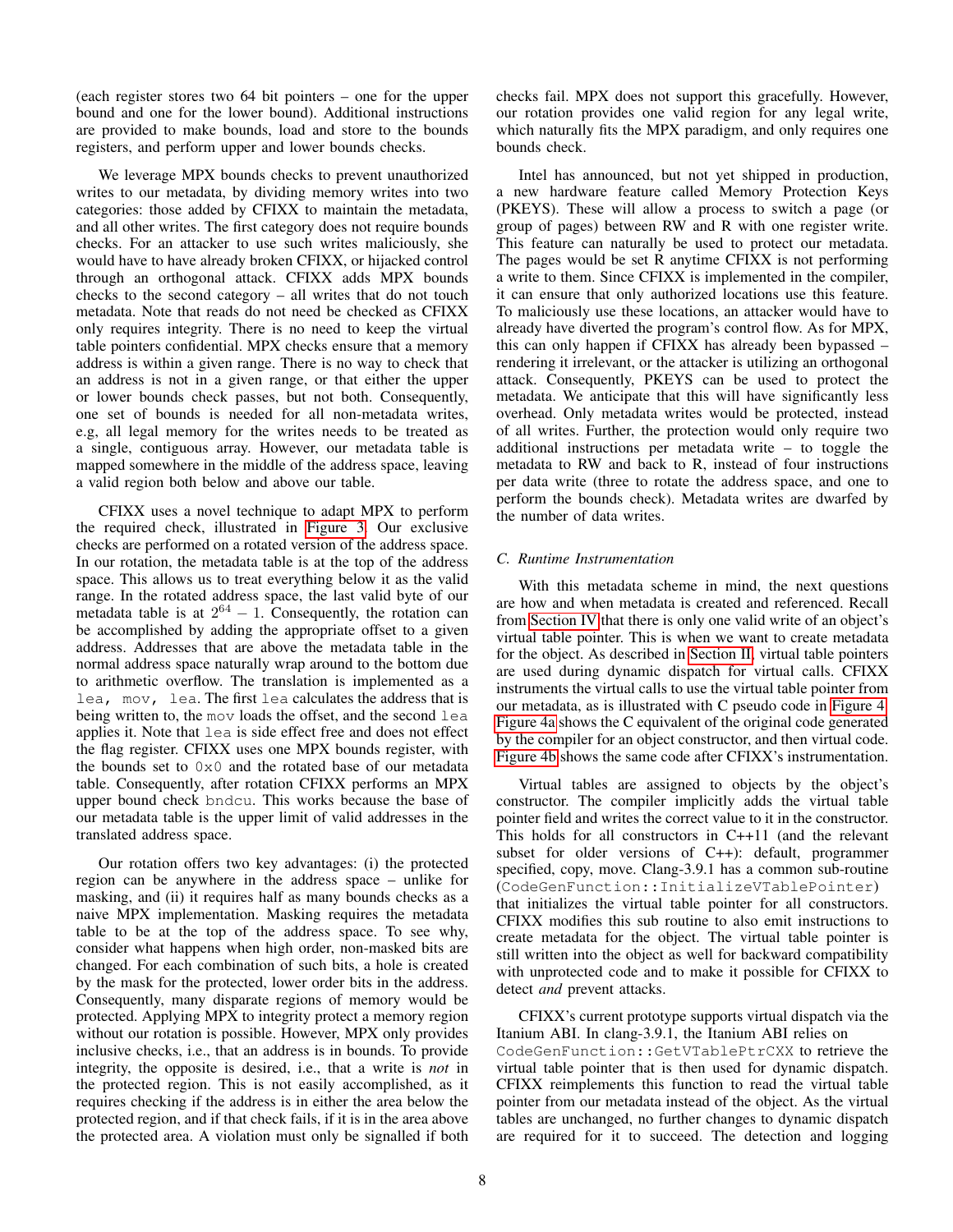<sup>1</sup> / / C o n s t r u c t o r Foo : : Foo ( ) { <sup>3</sup> t h i s . v t a b l e P o i n t e r = 0 x200 ; } <sup>5</sup> / / V i r t u a l C a l l b a r ( Foo ∗ f ) { <sup>7</sup> f−>v t a b l e P o i n t e r [ 1 ] ( ) ; } 9 / / C o n s t r u c t o r <sup>2</sup> Foo : : Foo ( ) { t h i s . v t a b l e P o i n t e r = 0 x200 ; <sup>4</sup> s e c o n d L e v el = m et a d at a [ t h i s >>26]; i f ( s e c o n d L e v el == NULL) <sup>6</sup> s e c o n d L e v el = a l l o c a t e 2 n d l v l ( t h i s ) ; s e c o n d L e v el [ ( t h i s >>3)& ( (1UL<<23)−1UL ) ] = <sup>8</sup> t h i s . v t a b l e P o i n t e r ; } <sup>10</sup> / / V i r t u a l C a l l b a r ( Foo ∗ f ) { <sup>12</sup> s e c o n d L e v el = m et a d at a [ t h i s >>26]; v t a b l e P o i n t e r = s e c o n d L e v el [ ( t h i s >>3)& ( (1UL<<23)−1UL ) ] ; <sup>14</sup> v t a b l e P o i n t e r [ 1 ] ( ) ; } 16

<span id="page-8-3"></span>(a) Before CFIXX

#### <span id="page-8-4"></span>(b) After CFIXX

<span id="page-8-2"></span>Fig. 4: Virtual table pointer initialization and dynamic dispatch before and after CFIXX

modes mentioned in [Section IV](#page-4-3) are simple to implement, though not evaluated here. Implementing them requires adding a comparison of the virtual table pointer in the object to the virtual table pointer retrieved from memory. If they are different, an attack would be detected, or a violation logged. This extra if check, and potential policy action, would add overhead, and does not affect the security provided by CFIXX, and so was omitted here.

# VI. DISCUSSION

<span id="page-8-0"></span>This section elaborates on possible extensions to CFIXX and highlights some edge cases and low level implementation challenges such as metadata allocation, non-standard objects, leveraging run time type information, compatibility modes, and devirtualization.

*a) Metadata Allocation:* CFIXX requires its metadata tables to be allocated before any object is allocated and has its constructor called. The most reliable way to enforce early metadata allocation is to add our metadata allocation function to the .preinit-array section of the binary. This ELF section is supported by the gold linker on both Linux and FreeBSD (as used in our evaluation).

*b) Use After Free Detection:* The OTI policy can, in principle, provide UaF protection. However, the current CFIXX implementation does not invalidate metadata when objects are deallocated. There are a few challenges to doing so. First, there is no straightforward way to instrument destructors as polymorphic objects can have trivial destructors, which are omitted. Adding destructors would break the C++ ABI. Consequently, we would have to instrument deallocations directly. This means free for heap objects, and for stack objects we would have to handle stack frame deallocation explicitly.

<span id="page-8-1"></span>*c) Non-Standard Objects:* It is possible to create an object without calling its constructor. This can be accomplished by copying an existing object with, e.g., memcpy(). Such

code violates the C++ standard<sup>[3](#page-8-5)</sup>, which requires using move or copy constructors, but does often work in practice. We found one instance of this behavior in Chromium, see [Section VII-C.](#page-10-1) Such code should be refactored to use move or copy constructors, as appropriate. CFIXX does not support objects created in this non-standard way, requiring programmer intervention to refactor the code. Note that such behavior is rare, we only found one instance in total, namely in the large Chromium code base and we refactored the code, adding three lines (a call to our metadata create function, and a forward declaration of that function). An alternative solution would refactor the code to use a move constructor.

*d) Run Time Type Information:* RTTI is used to validate dynamic casts at runtime. To do so, the compiler emits objects that encapsulate an object's type, and can be used to traverse the type hierarchy. The RTTI objects contain virtual pointers and are emitted at compile time. Since RTTI objects are statically created by the compiler, no constructor is ever called for them. To handle these objects, CFIXX adds a new function to the ELF .ctor array that creates metadata for every RTTI object.

*e) Compatibility Mode:* To support non-protected libraries, CFIXX can be extended to provide a compatibility mode. In this mode, the virtual table pointer in the object's memory is used if we do not have a metadata entry for the object. To secure this mode against attacker injected objects, such as created by COOP attacks, this mode is only enabled for virtual call sites where the static type of the object is known to be defined in a third party library. This limits COOP attacks to creating synthetic objects from unprotected classes. As these classes are unprotected, this does not affect the soundness of CFIXX. Note that, if all code is protected through CFIXX then the compatibility mode is disabled, as done for our experiments.

*f) Devirtualization:* An important optimization for C++ is devirtualization – replacing a virtual call with a direct

<span id="page-8-5"></span> $3$ See, e.g., section 12.8 of the C++14 standard which specifies how objects can be copied or moved.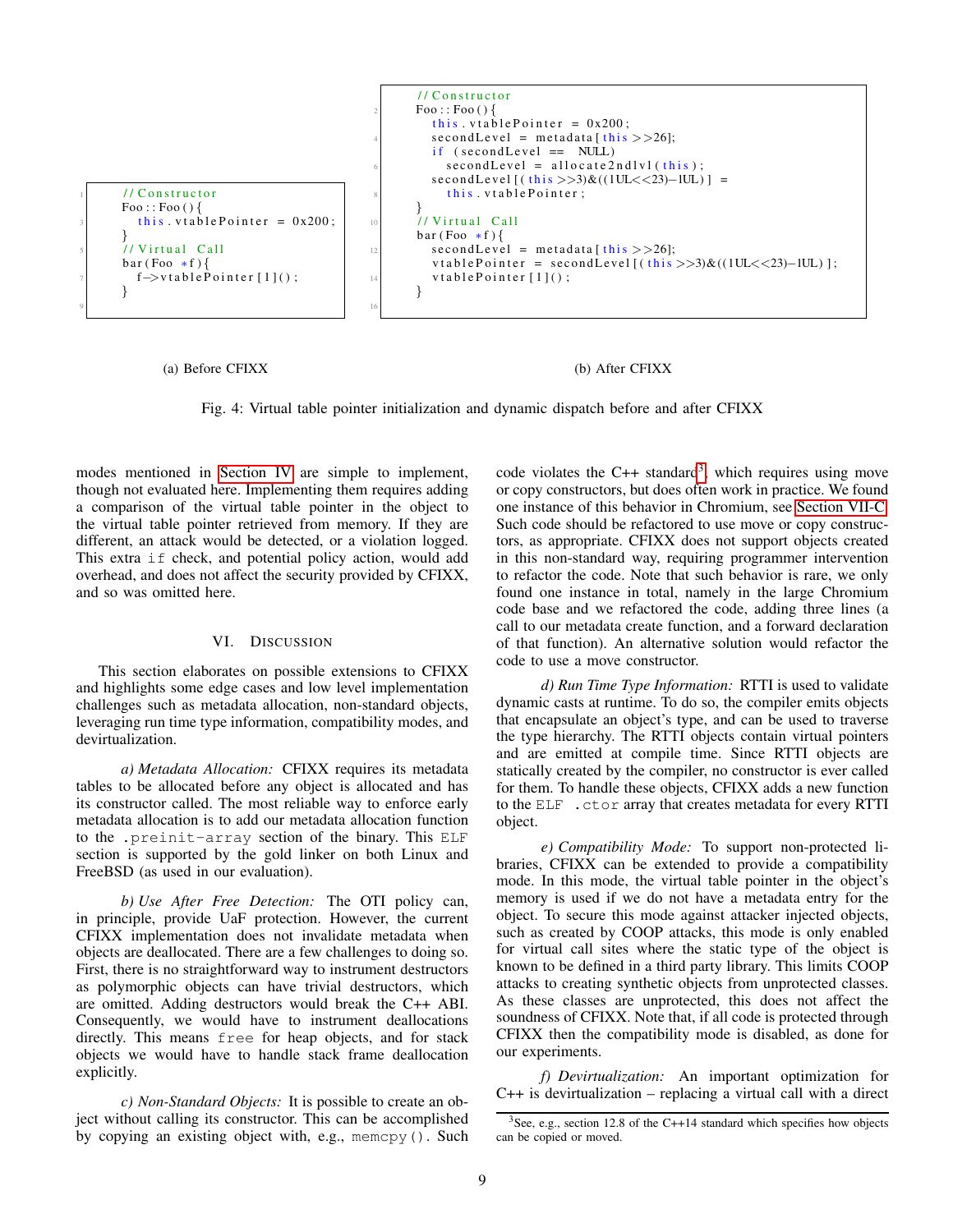call. As CFIXX changes the dynamic dispatch mechanism, we investigated the impact on devirtualization. Currently, enabling CFIXX causes about 10% more virtual calls in SPEC CPU2006. We are aware of no fundamental reason why CFIXX should prevent devirtualization and are working on making the optimization passes in the LLVM middle-end aware of CFIXX, so that devirtualization optimization treats our virtual dispatch code in the same way as a regular invoke.

*g) C Style Indirect Function Calls:* CFIXX can be adapted to protect C style indirect function calls. There are two challenges: rogue function pointer writes and designing invoke semantics for indirect function calls. First, writes to function pointers are more difficult to detect than writes of virtual table pointers. Additionally, function pointers can be assigned from other variables, leading to the alias analysis problem. Consequently, possible writes of a function pointer would have to be traced throughout the program to correctly maintain our metadata, like SoftBound [\[27\]](#page-13-9) did for memory objects. Alternately, a different metadata scheme could be used. These difficulties arise because we can no longer rely on the semantics of move and copy constructors. The second challenge would be to refactor indirect function calls. Currently, no lookup is performed. This would have to be changed so that the correct function pointer is looked up in our metadata and then called. Designing an efficient system to address both these challenges is left as future work.

*h) Metadata Protection:* There are alternatives to protecting the metadata beyond our current MPX implementation, and the forthcoming PKEYS. An alternate MPX implementation is possible, where the metadata table is allocated at the top of user space, eliminating the need to rotate the address space for checks. Allocating the metadata table at the top of user space would require moving the stack down. The principled way to move the stack down would be to change the fixed stack start address (to which ASLR then adds randomness) in the kernel, to guarantee that there would always be room above the stack. Moving the stack via a kernel modification would have no impact on the soundness of CFIXX, and would provide only a performance improvement. Further, it would make CFIXX more difficult to deploy. Consequently, we chose not to implement a kernel modification. Another alternative to using MPX would be storing the metadata in an SGX enclave. However, SGX provides much greater protection than we require. Consequently, we chose not to evaluate it for CFIXX.

# VII. EVALUATION

CFIXX is evaluated along two dimensions: security and performance. We show that CFIXX stops more attacks than any existing control-flow hijacking mitigation. On the performance axis, we present our design study of metadata implementation alternatives, and our performance results both on SPEC CPU2006 (4.98%) and on Chromium, using JavaScript benchmarks (2.03% on Octane, 1.99% on Kraken, and 2.80% on JetStream). SPEC CPU2006 was run on a machine with a 3.40 GHz Intel Core i7-6700 CPU and 16GB of RAM, under Ubuntu 16.04. Chromium was run on a 4.0 GHz Intel Core i7-6700K with 32GB of RAM, under FreeBSD 11.

| Exploit Type | LLVM CFI | <b>CFIXX</b> | VTrust / VTI+ | PS |
|--------------|----------|--------------|---------------|----|
| FakeVT       |          |              |               |    |
| FakeVT-sig   |          |              |               |    |
| VTxchg       |          |              |               |    |
| VTxchg-hier  |          |              |               |    |
| COOP         |          |              |               |    |

<span id="page-9-1"></span>TABLE II: Exploits caught by vtable protection mechanisms. VTI is Virtual Table Interleaving. See [Section VII-A](#page-9-0) for explanations of exploit types. † inferred from published description.

# <span id="page-9-0"></span>*A. Exploit Coverage*

We created a suite of  $C++$  tests<sup>[4](#page-10-2)</sup> demonstrating various possible scenarios of vtable pointer overwrites. The scenarios we tested for are the following, listed in order of mitigation difficulty:

- <span id="page-9-2"></span>1) *FakeVT:* Inject a fake virtual table with a pointer to a function that does not share the same signature as the function in the original virtual table.
- 2) *FakeVT-sig:* Inject a fake virtual table with a pointer to a function that shares the same function signature (same name, number of arguments, types of arguments, and order of arguments) as the function in the original virtual table.
- <span id="page-9-3"></span>3) *VTxchg:* Overwrite a virtual table pointer with a virtual table pointer of a class outside of the original class hierarchy (i.e., change Child's vtable pointer with the vtable pointer of Stranger, and Child and Stranger are unrelated).
- <span id="page-9-4"></span>4) *VTxchg-hier:* Overwrite a virtual table pointer with the virtual table pointer of a class within the same class hierarchy (i.e., change Child1's vtable pointer with Child2's and both Child1 and Child2 are both direct children of Parent).
- <span id="page-9-5"></span>5) *COOP:* Create a fake object of a class (via, e.g., malloc) without calling the class' constructor, and call a virtual function of the fake object. This is the basic COOP attack.

[Table II](#page-9-1) summarizes the results of running the code from our suite with LLVM CFI and CFIXX. We could not evaluate against the state-of-the-art in virtual table protection, VTrust [\[37\]](#page-13-4) and Virtual Table Interleaving [\[9\]](#page-12-3), because the source was not yet made available from the authors. Based on our analysis of the papers, we expect that VTrust and Virtual Table Interleaving would detect [1-](#page-9-2)[3.](#page-9-3) They cannot detect [4](#page-9-4) and [5](#page-9-5) as a valid virtual table pointer is used in the wrong context. The VTrust paper discusses mitigating COOP, but assumes that the control-flow hijack attack violates the class hierarchy constrained set of valid functions. This assumption does not necessarily hold – particularly for web browsers which have large class hierarchies, as shown in [Section III-C.](#page-3-0) The latest Code Pointer Separation [\[24\]](#page-13-10) code was not able to compile our code suite. However, based on the description in the paper, we expect that CPS mitigates exploit types [1](#page-9-2)[-4,](#page-9-4) but would not protect against exploit type [5.](#page-9-5)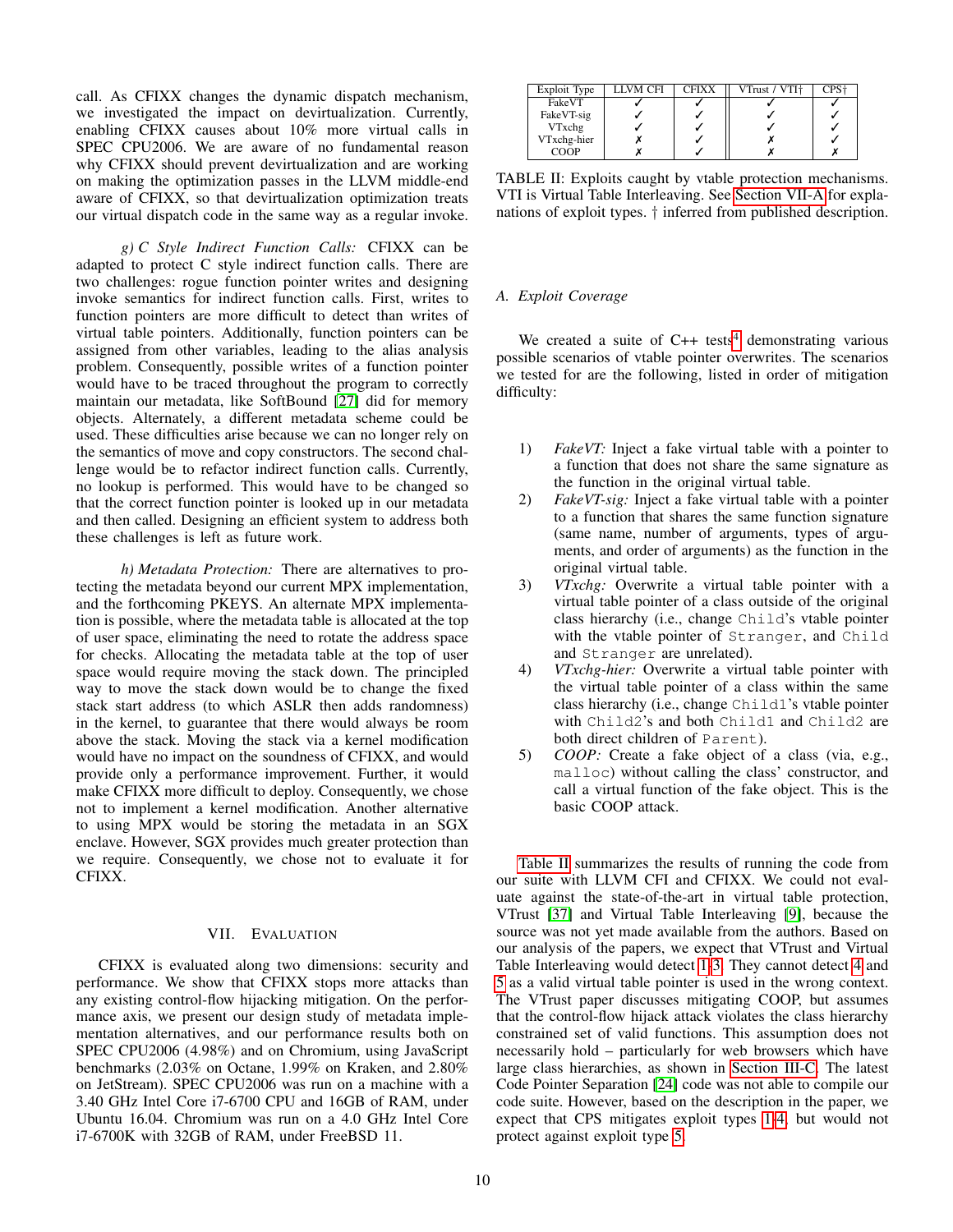## <span id="page-10-0"></span>*B. Metadata Design*

An efficient implementation of the metadata table is a key component of CFIXX. The metadata table must support an object at every (8 byte aligned) virtual address. At the same time, CFIXX seeks to minimize memory overhead. The classic solution to this situation is a multilevel lookup up table, e.g., as used for virtual memory in the page table. We initially experimented with a three level lookup table. To examine how program's use memory, we logged the address of every polymorphic object created by xalancbmk and omnetpp from the SPEC CPU2006 benchmark suite. We then post processed the log to determine the metadata table that would be built under different lookup schemes.

[Table III](#page-10-3) shows the results for a three level metadata table under different configurations. Note the extremely low usage rates for all levels. The top level (L1) only had two entries - corresponding to the stack and the heap. The middle level (L2) was also effectively empty. As each level of indirection on metadata reads and writes cost performance, we eliminated the intermediate level.

The remaining design question regards the size of the first and second levels in our two level lookup table. Our experiments on this, shown in [Table IV,](#page-10-4) indicate that using the high order 22 bits is ideal. After 22 bits, density levels off and then declines, increasing the virtual address space footprint of our metadata.

When considering memory overhead for our scheme, it is important to remember that we are predominantly using virtual address space. The vast majority of the underlying pages in any table remains untouched, and so not actually allocated by the kernel. This minimizes our impact on physical memory usage and performance. In the worst case, if every single memory page of the application holds at least one virtual object, the memory of the application doubles. In practice, we measured a 79% increase in memory usage. It should in principle be ow program's use memory, we logeed the address of every<br>
of symorphic object created by xalanchmic and earnegre from<br>
e SPEC CPU2006 benchmicat stile. We then post processed<br>
the PaC CPU2006 benchmications with the weak o

<span id="page-10-2"></span><sup>4</sup>Source will be available after acceptance.

| L1. L2. L3 | $L1 \#({\%})$ | $L2 \#({\%})$ |            | $L3 \#({\%})$ |            |
|------------|---------------|---------------|------------|---------------|------------|
| 16, 16, 13 | $(0.00\%)$    | 2.562         | $(3.91\%)$ | 648           | $(0.99\%)$ |
| 8, 16, 21  | $(0.78\%)$    | 14            | $(0.02\%)$ | 123.032       | $(0.73\%)$ |
| 8.8.29     | $(0.78\%)$    |               | $(0.39\%)$ | 1.660.932     | $(0.04\%)$ |

<span id="page-10-3"></span>TABLE III: Three Level Metadata Design Study. Level Sizes are in bits. Sum is 45 – 48 used for virtual address space less the low order 3 bits (minimum object size is 8 bytes).  $\#(\%)$  is the average number of entries (density of entries). Density is entries 2 levelsize

<span id="page-10-4"></span>

| L1. L2 | $L1 \#({\%})$ |            | $L2 \#({\%})$ |            |  |
|--------|---------------|------------|---------------|------------|--|
| 18.27  |               | $(0.00\%)$ | 1.660.932     | $(0.15\%)$ |  |
| 20, 25 | 3             | $(0.00\%)$ | 1.107.288     | $(0.41\%)$ |  |
| 22.23  | 8             | $(0.00\%)$ | 415.233       | $(0.62\%)$ |  |

TABLE IV: Two Level Metadata Design Study. Level Sizes are in bits. Sum is 45 – 48 used for virtual address space less the low order 3 bits (minimum object size is 8 bytes).  $\#(\%)$  is the average number of entries (density of entries). Density is  $\frac{size}{2^{levels}}$ 



<span id="page-10-5"></span>Fig. 5: SPEC CPU2006 Performance Measurements. Results are percentage overhead. LLVM-CFI requires LTO. As a result, the Combined measurement also uses LTO.

possible to design a more efficient metadata scheme, as we only need to store eight bytes per polymorphic object.

#### <span id="page-10-1"></span>*C. Performance*

We evaluated CFIXX on the SPEC CPU2006 compiler benchmarks, as well as on Chromium. The SPEC CPU2006 benchmarks are standard for evaluating compiler based security mechanisms, and included for comparison purposes. Chromium is the open source version of the popular Chrome browser. Web browsers are the most common network facing applications, and so the usability of Chromium with CFIXX is an important indicator of the ability of CFIXX to be deployed in practice. For this evaluation, we used a fixed metadata table location.

[Figure 5](#page-10-5) shows the performance of the C++ benchmarks in SPEC CPU2006 when compiled with CFIXX. CFIXX has 2.22% overhead without MPX protecting the metadata, and 4.98% with full MPX protection. These averages are geometric means over the full set of benchmarks, as is standard in the literature. LLVM includes a CFI implementation that protects virtual calls, using the same policy as VTrust and VTable Interleaving. As VTrust and VTable Interleaving are not yet open source, we evaluate against the LLVM CFI implementation. This protection is enabled with the -fsantize=cfi-vcall flag, and requires LTO. To compare CFIXX against, we reran the baseline with LTO as well to achieve an apples to apples comparison for measuring the performance impact of LLVM-CFI. Despite using LTO and a different baseline, its performance is reported in [Figure 5](#page-10-5) for comparison. LLVM-CFI fails to run the xalancbmk benchmark, but on the other benchmarks has 0.18% overhead, or an average of 1.25% on benchmarks with virtual calls. This performance is inline with the reported numbers from VTrust and VTable Interleaving, and reinforces the fact that CFIXX achieves almost equivalent performance with much stronger protections.

To show that OTI and CFI are orthogonal and can work together, we ran SPEC CPU2006 with both LLVM's CFI mechanism and CFIXX enabled. Only one benchmark, dealII, that runs with LLVM-CFI failed under combined protections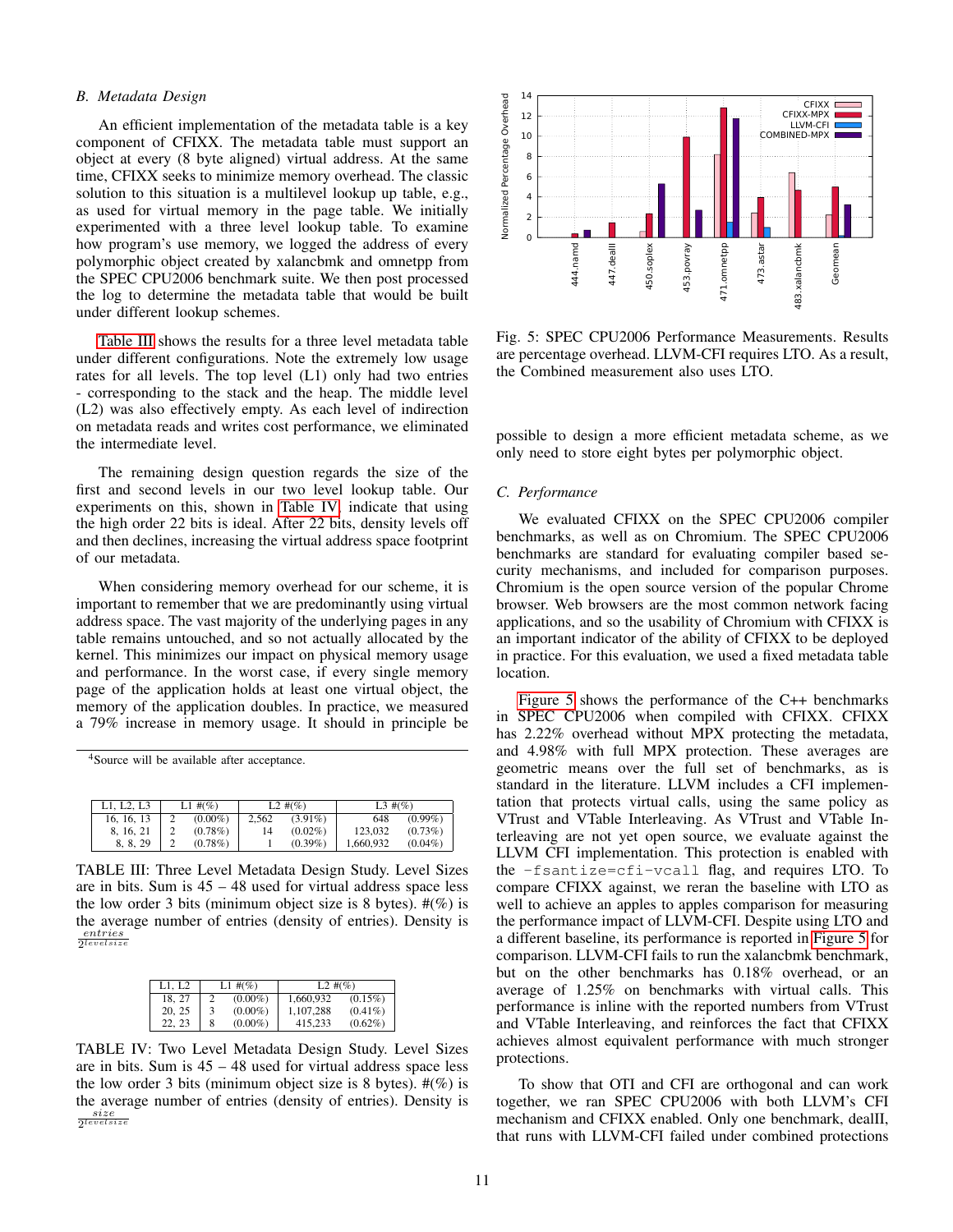– without *any* additional engineering effort. We anticipate minimal code changes will be required to make the two mechanisms fully compositional, and ensure that optimizations do not mix their checks. However, running all but one benchmark "out of the box" shows that the two are highly compatible, and that the remaining incompatibility is an engineering issue and not a fundamental design issue. The overhead with both protections enabled is in line with the overhead of only OTI - a benefit of adding the LTO optimizations required by LLVM's CFI mechanism.

To evaluate CFIXX's robustness and impact on real world code, we recompiled the Chromium browser on FreeBSD. FreeBSD was used because its ports system (i) supports clang, and (ii) abstracts out the details of applications' build systems. Consequently, FreeBSD allows for more rapid prototyping of clang-based compilers.

To benchmark Chromium, we ran the Kraken benchmark from Mozilla, the Octane benchmark from Google, and Jet-Stream, which is an independent benchmark. As mentioned in [paragraph VI-0c,](#page-8-1) Chromium performs a memcpy of an allocated object. Running these benchmarks under CFIXX required a manual code change to maintain our metadata in the face of this non-standard code. We added three lines of code (a call to our metadata create function, and a forward declaration of that function) to maintain our metadata. FreeBSD does not yet support MPX, so our evaluation of Chromium is without MPX protection.

Browsers are benchmarked using suites of JavaScript tests. CFIXX has the following overheads: 2.03% on Octane, 1.99% on Kraken, and 2.80% on JetStream. The slow down is unnoticeable to users. For this low cost, CFIXX provides strong control-flow hijacking guarantees for Chromium. By enforcing OTI, CFIXX guarantees the correctness of dynamic dispatch on a per object basis - something CFI policies cannot do. As shown here, it can easily be combined with CFI to mitigate object swapping attacks. Consequently, we believe that CFIXX should be deployed on all browsers.

# VIII. RELATED WORK

Defenses against control-flow hijacking attacks have been studied for many years. Instead of listing all proposed policies, we will focus on control-flow integrity defenses that specifically target virtual dispatch and C++. We refer to a recent survey on CFI defenses for a more complete overview [\[10\]](#page-12-5).

VTrust [\[37\]](#page-13-4) presented the current state of the art policy for protecting dynamic dispatch. VTrust protects pointers to virtual tables through a two-layered system. During runtime, it enforces that the virtual function target matches the expected function, as determined statically from source. VTrust ensures that the target function name, argument type list, and class relationship match through the use of hash signatures. The second layer, which is optional and only needed for applications with writable code, encodes legitimate pointers to virtual tables during object creation, and allows only such pointers to be used. VTrust can stop COOP attacks if they cause virtual calls to violate its computed target set, but not all COOP attacks. VTable Interleaving [\[9\]](#page-12-3) improves the performance of the VTrust policy by rearranging how vtables are organized in memory, efficiently packing the newly organized tables to reduce memory overhead, and reduces virtual call dispatch verification to a simple range check. Neither mechanism is open source, impeding comparative evaluation of performance and security policies. VIP [\[19\]](#page-13-11) builds on these policies by adding static analysis to reduce the valid target set at virtual call sites.

VTrust, VTable Interleaving, and VIP have less overhead than CFIXX, but provide less security. While VIP leverages extensive analysis of pointers to shrink target sets as much as possible, the authors still report 1,173 call sites in Chrome with more than 64 targets. Determining the object types that can reach a virtual call site is a very difficult problem for static techniques, which are forced to be over-approximate or prevent legitimate execution paths. This over-approximation limits the security that they can provide.

PittyPat [\[15\]](#page-12-10) performs an online analysis of execution traces in combination with a statically computed control flow graph to determine legitimate targets of indirect control flow transfers. Consequently, PittyPat is fully path sensitive, which makes its static analysis significantly more precise. PittyPat reports that 90%+ of call sites are reduced to one target. However, a subset of call sites with a large number of targets remains. OTI removes this remaining imprecision for C++.

 $\pi$ CFI [\[30\]](#page-13-12) builds off of MCFI [\[29\]](#page-13-3) by dynamically activating edges in the control flow graph on demand. This limits the set of targets available to attackers. However, the target set can still grow to be the full statically computed set. Consequently, while  $\pi$ CFI makes attacks more difficult, it is fundamentally no more secure than MCFI.

SafeDispatch [\[23\]](#page-13-13) provides vtable protections against some control flow hijacking attacks, through the use of class hierarchy analysis and run-time checks to confirm that the called method is a valid implementation of the called method. SafeDispatch incurs higher overhead (2.1% vs. 2.03% on Octane, 1.99% on Kraken, and 2.80% on JetStream) and cannot protect against COOP. In addition, SafeDispatch does not support separate compilation. CFIXX supports separate compilation, making its use in large projects practical.

VTint [\[36\]](#page-13-14) protects against code injection attacks by preventing the use of virtual tables that are writable. In legitimate programs, objects' virtual tables are never changed, and thus any virtual table that is writable should never be used. VTint checks during runtime that any used virtual table is read-only. Recent attack classes, like COOP and vtable reuse, effectively bypass VTint.

vfGuard [\[31\]](#page-13-15) extracts virtual tables and call sites from COTS binaries to determine a fine-grained CFI. Once all virtual tables and call sites are found, vfGuard then generates a list of targets for each virtual function and enforces this CFI policy through the use of a binary rewriter [\[26\]](#page-13-16). T-VIP [\[20\]](#page-13-17) is another example of binary rewriting that protects against codereuse attacks in a similar way to VTint. Again, COOP is able to overcome these defenses. Additionally, vfGuard imposes high overhead, making its widespread use unlikely. LLVM provides a virtual call CFI mechanism [\[1\]](#page-12-11). However, as shown in [Section VII-A,](#page-9-0) CFIXX blocks more exploits with similar runtime overhead (reported 1% vs. 2.03% on Octane, 1.99% on Kraken, and 2.80% on JetStream on Chromium). Additionally, LLVM CFI requires Link Time Optimization [\[2\]](#page-12-12), which greatly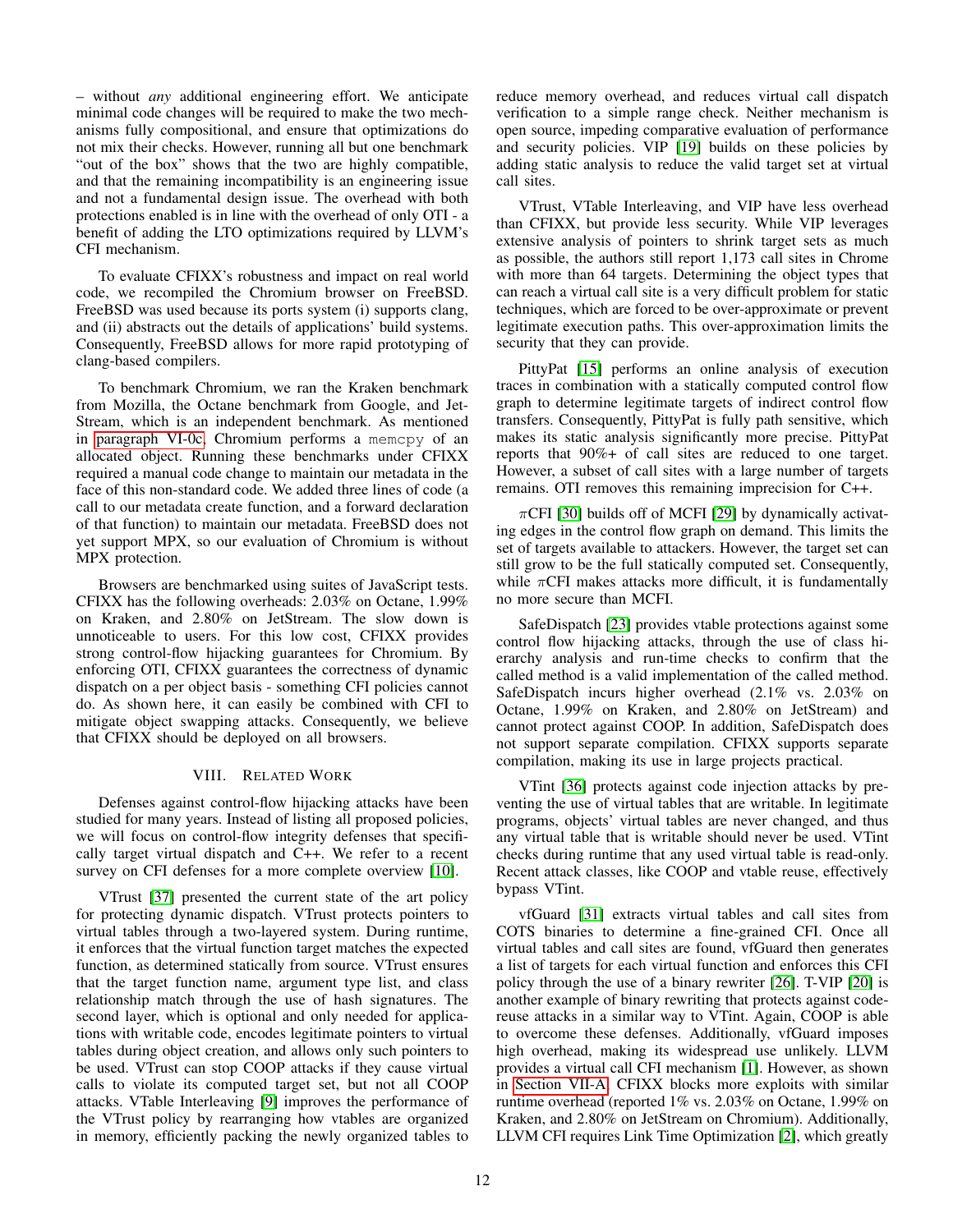increases the resources needed for compilation. CFIXX does not require Link Time Optimization.

An alternate approach to protecting application control flow is Code Pointer Integrity (CPI) and Code Pointer Separation (CPS) [\[24\]](#page-13-10). CPI attempts to ensure that pointers to code (return addresses, indirect call sites, etc.) are legitimate through the use of instrumentation and/or runtime checks. CPS is a more relaxed version of CPI, with lower overhead at the expense of some safety guarantees provided by CPI. CPI experienced over 40% performance overhead on some C++ SPEC CPU2006 tests, and over 80% on pybench. CPS had lower overhead, 2% on SPEC CPU2006. The key differences between CPS and CFIXX are that: (i) CFIXX fully protect virtual table pointers, whereas CPS prevents direct overwrites, but not those done through additional indirection, and (ii) CPS cannot prevent COOP attacks because it cannot detect synthetic objects.

Type confusion sanitizers [\[25\]](#page-13-18), [\[22\]](#page-13-19) also focus on protecting object types. They detect static cast violations dynamically, and do not protect dynamic dispatch. Sanitizers are orthogonal to defenses as they focus on detecting bugs, not protecting against adversarial attacks.

Full memory safety has been the subject of many years of research [\[16\]](#page-12-13), [\[4\]](#page-12-14), [\[6\]](#page-12-15), [\[28\]](#page-13-20). Mechanisms that protect unsafe languages either incur large  $(> 100\%)$  overhead, or only provide probabilistic protections. If practical, full memory safety would a class of vulnerabilities used by attackers to corrupt program state, such as object types. For these reasons, whole address space memory protection remains an ongoing area of research.

# IX. CONCLUSION

We have presented Object Type Integrity (OTI). Our new defense policy guarantees that polymorphic objects have the correct type associated with them at run time. By doing so, we protect dynamic dispatch on a per object basis. OTI advances the state of the art in protecting dynamic dispatch by limiting objects to one target per call site, instead of a set of targets like CFI. OTI prevents the second stage of code-reuse attacks – corrupting control flow data – whereas CFI prevents the final stage – control-flow hijacking. Consequently, the two are orthogonal and compatible, and can be deployed together.

Our OTI implementation, CFIXX<sup>[5](#page-12-16)</sup>, has minimal overhead on CPU bound applications such as SPEC CPU2006: 4.98%. On key applications like Chromium, CFIXX has negligible overhead on JavaScript benchmarks: 2.03% on Octane, 1.99% on Kraken, and 2.80% on JetStream. CFIXX protects all code in user space (including the libc and any shared libraries), and comprehensively hardens dynamic dispatch. Consequently, CFIXX is compatible with current large C++ applications such as Chromium, readily deployable, and advances the state of the art in protecting dynamic dispatch.

#### ACKNOWLEDGMENTS

We would like to thank the anonymous reviewers and especially our shepherd Brendan Dolan-Gavitt for their insightful feedback that greatly improved the final paper. We thank Abe Clements, Bader AlBassam, James Lembke, and Marion Marschalek for their valuable comments and discussions on this paper. This material is based in part upon work supported by the National Science Foundation under award CNS-1513783, by ONR award N00014-17-1-2513, and by Intel Corporation. Any opinions, findings, and conclusions or recommendations expressed in this material are those of the authors and do not necessarily reflect the views of our sponsors.

#### **REFERENCES**

- <span id="page-12-11"></span>[1] "Control flow integrity," [http://clang.llvm.org/docs/](http://clang.llvm.org/docs/ControlFlowIntegrity.html) [ControlFlowIntegrity.html,](http://clang.llvm.org/docs/ControlFlowIntegrity.html) 2016.
- <span id="page-12-12"></span>[2] "Llvm link time optimization," [http://llvm.org/docs/](http://llvm.org/docs/LinkTimeOptimization.html) [LinkTimeOptimization.html,](http://llvm.org/docs/LinkTimeOptimization.html) 2017.
- <span id="page-12-2"></span>[3] M. Abadi, M. Budiu, U. Erlingsson, and J. Ligatti, "Controlflow integrity," in *Proceedings of the 12th ACM Conference on Computer and Communications Security*, ser. CCS '05. New York, NY, USA: ACM, 2005, pp. 340–353. [Online]. Available: <http://doi.acm.org/10.1145/1102120.1102165>
- <span id="page-12-14"></span>[4] P. Akritidis, M. Costa, M. Castro, and S. Hand, "Baggy bounds checking: An efficient and backwards-compatible defense against out-of-bounds errors," in *Proceedings of the 18th Conference on USENIX Security Symposium*, ser. SSYM'09. Berkeley, CA, USA: USENIX Association, 2009, pp. 51–66. [Online]. Available: <http://dl.acm.org/citation.cfm?id=1855768.1855772>
- <span id="page-12-0"></span>[5] I. Beer, [https://googleprojectzero.blogspot.com/2017/04/](https://googleprojectzero.blogspot.com/2017/04/exception-oriented-exploitation-on-ios.html) [exception-oriented-exploitation-on-ios.html.](https://googleprojectzero.blogspot.com/2017/04/exception-oriented-exploitation-on-ios.html)
- <span id="page-12-15"></span>[6] E. D. Berger and B. G. Zorn, "Diehard: Probabilistic memory safety for unsafe languages," *SIGPLAN Not.*, vol. 41, no. 6, pp. 158–168, Jun. 2006. [Online]. Available:<http://doi.acm.org/10.1145/1133255.1134000>
- <span id="page-12-8"></span>[7] S. Bhatkar, D. C. DuVarney, and R. Sekar, "Address obfuscation: An efficient approach to combat a broad range of memory error exploits."
- <span id="page-12-1"></span>[8] T. Bletsch, X. Jiang, V. W. Freeh, and Z. Liang, "Jump-oriented programming: a new class of code-reuse attack," in *Proceedings of the 6th ACM Symposium on Information, Computer and Communications Security*. ACM, 2011, pp. 30–40.
- <span id="page-12-3"></span>[9] D. Bounov, R. Kici, and S. Lerner, "Protecting c++ dynamic dispatch through vtable interleaving," in *Annual Network and Distributed System Security Symposium (NDSS)*, 2016.
- <span id="page-12-5"></span>[10] N. Burow, S. A. Carr, S. Brunthaler, M. Payer, J. Nash, P. Larsen, and M. Franz, "Control-flow integrity: Precision, security, and performance," *ACM Computing Surveys (CSUR)*, 2018.
- <span id="page-12-4"></span>[11] N. Carlini, A. Barresi, M. Payer, D. Wagner, and T. R. Gross, "Control-flow bending: On the effectiveness of control-flow integrity," in *Proceedings of the 24th USENIX Conference on Security Symposium*, ser. SEC'15. Berkeley, CA, USA: USENIX Association, 2015, pp. 161–176. [Online]. Available: [http://dl.acm.org/citation.cfm?](http://dl.acm.org/citation.cfm?id=2831143.2831154) [id=2831143.2831154](http://dl.acm.org/citation.cfm?id=2831143.2831154)
- <span id="page-12-6"></span>[12] M. Corporation, "A detailed description of the data execution prevention (dep) feature in windows xp service pack 2, windows xp tablet pc edition 2005, and windows server 2003," [https://support.microsoft.com/](https://support.microsoft.com/en-us/kb/875352) [en-us/kb/875352,](https://support.microsoft.com/en-us/kb/875352) 2013.
- <span id="page-12-7"></span>[13] C. Cowan, C. Pu, D. Maier, J. Walpole, P. Bakke, S. Beattie, A. Grier, P. Wagle, Q. Zhang, and H. Hinton, "Stackguard: Automatic adaptive detection and prevention of buffer-overflow attacks." in *Usenix Security*, vol. 98, 1998, pp. 63–78.
- <span id="page-12-9"></span>[14] N. N. V. Database, [https://nvd.nist.gov/.](https://nvd.nist.gov/)
- <span id="page-12-10"></span>[15] R. Ding, C. Qian, C. Song, B. Harris, T. Kim, and W. Lee, "Efficient protection of path-sensitive control security," in *26th USENIX Security Symposium (USENIX Security 17)*. Vancouver, BC: USENIX Association, 2017, pp. 131–148. [Online]. Available: [https://www.usenix.org/](https://www.usenix.org/conference/usenixsecurity17/technical-sessions/presentation/ding) [conference/usenixsecurity17/technical-sessions/presentation/ding](https://www.usenix.org/conference/usenixsecurity17/technical-sessions/presentation/ding)
- <span id="page-12-13"></span>[16] Duck, Yap, and Cavallaro, "Stack bounds protection with low fat pointers," in *NDSS Symposium 2017*, ser. NDSS 2017, 2017.

<span id="page-12-16"></span><sup>5</sup>The prototype implementation is open source at [https://github.com/](https://github.com/HexHive/CFIXX) [HexHive/CFIXX.](https://github.com/HexHive/CFIXX)